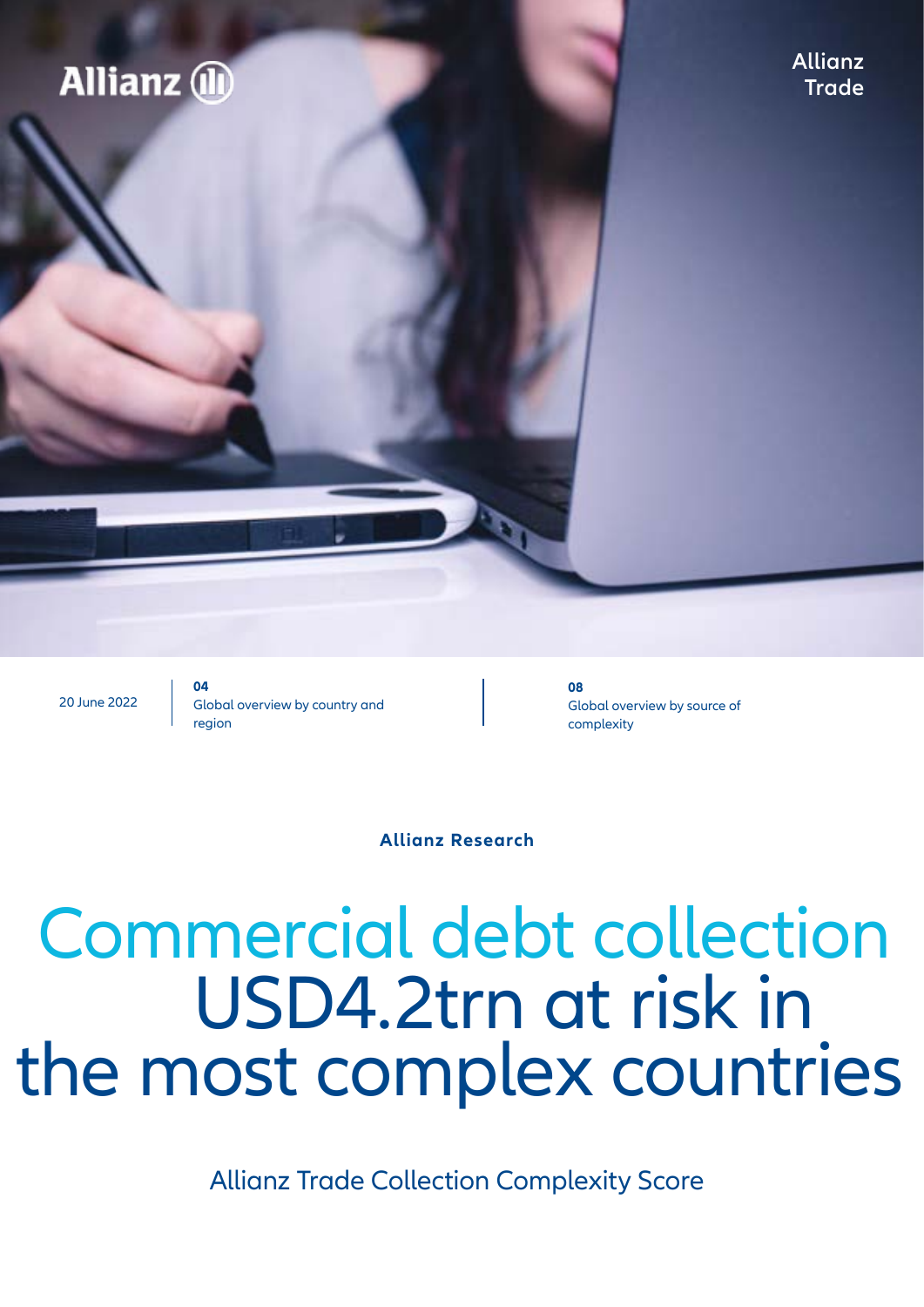# Executive summary



Maxime Lemerle, Lead Analyst for Insolvency Research [maxime.lemerle@allianz-trade.com](mailto:maxime.lemerle%40allianz-trade.com?subject=)



Vianney Crété, Group Credit Claims and Collections Business Analyst via[nney.crete@allianz-trade.com](mailto:vianney.crete%40allianz-trade.com?subject=)



Serhan Peksan, Group Credit Claims & Collections Business Analyst serhan.peksan[@allianz-trade.com](mailto:serhan.peksan%40allianz-trade.com?subject=)

**•** As central banks around the world tighten monetary policy to cope with surging inflation, financing costs are set to rise for companies, contributing to the return of business insolvencies<sup>1</sup>. In this context, recovering debt could become even more of a challenge. In the third edition of the Allianz Trade Collection Complexity Score and Rating<sup>2</sup>, we analyze local payment practices, court proceedings and insolvency frameworks to identify the countries where it is most difficult to collect debt. This year, our ranking covers 49 countries<sup>3</sup> that represent nearly 90% of global GDP and 85% of global trade.

**•** Sweden, Germany and Finland are the three best countries to recover international debt in the world, while Saudi Arabia, Malaysia and the United Arab Emirates are still lagging behind when it comes to making it easier for (foreign) companies to recover their dues. International debt collection is almost three times more complex in Saudi Arabia than in Sweden, but the latter is not without complexities in terms of international collection. Globally, collection complexity stands at 49 on our 0-100 scale, which corresponds to a 'high' level of complexity in our four-notch scale: 'notable', 'high', 'very high' and 'severe'.

**•** In the past four years, 20 out of the 49 countries in our sample have seen their collection complexity score improving, including the most complex countries such as Saudi Arabia and China, in part because the Covid-19 crisis led many to accelerate reforms of insolvency frameworks. However, the changes were large enough to lead an improved rating for only two countries (Hungary and Israel). At the same time, while we also noticed some improvements in terms of preventive restructuring frameworks in the UK (with the new procedure moratorium), Australia and the EU (Directive 2019/1023), these have not yet reduced collection complexity. Six countries have seen their scores slightly deteriorate (Australia, Colombia, Japan, Ireland, New

<sup>1</sup> See our report Global Insolvency Report: Growing risks and uneven state [support](https://www.allianz.com/en/economic_research/publications/specials_fmo/allianz-trade-insolvency-report.html)<br><sup>2</sup> See methodology in Appendix

<sup>&</sup>lt;sup>3</sup> Collection country profiles are available by clicking on the following link: [Allianz Trade Collection Complexity](https://www.allianz-trade.com/en_global/economic-research/collection-complexity.html)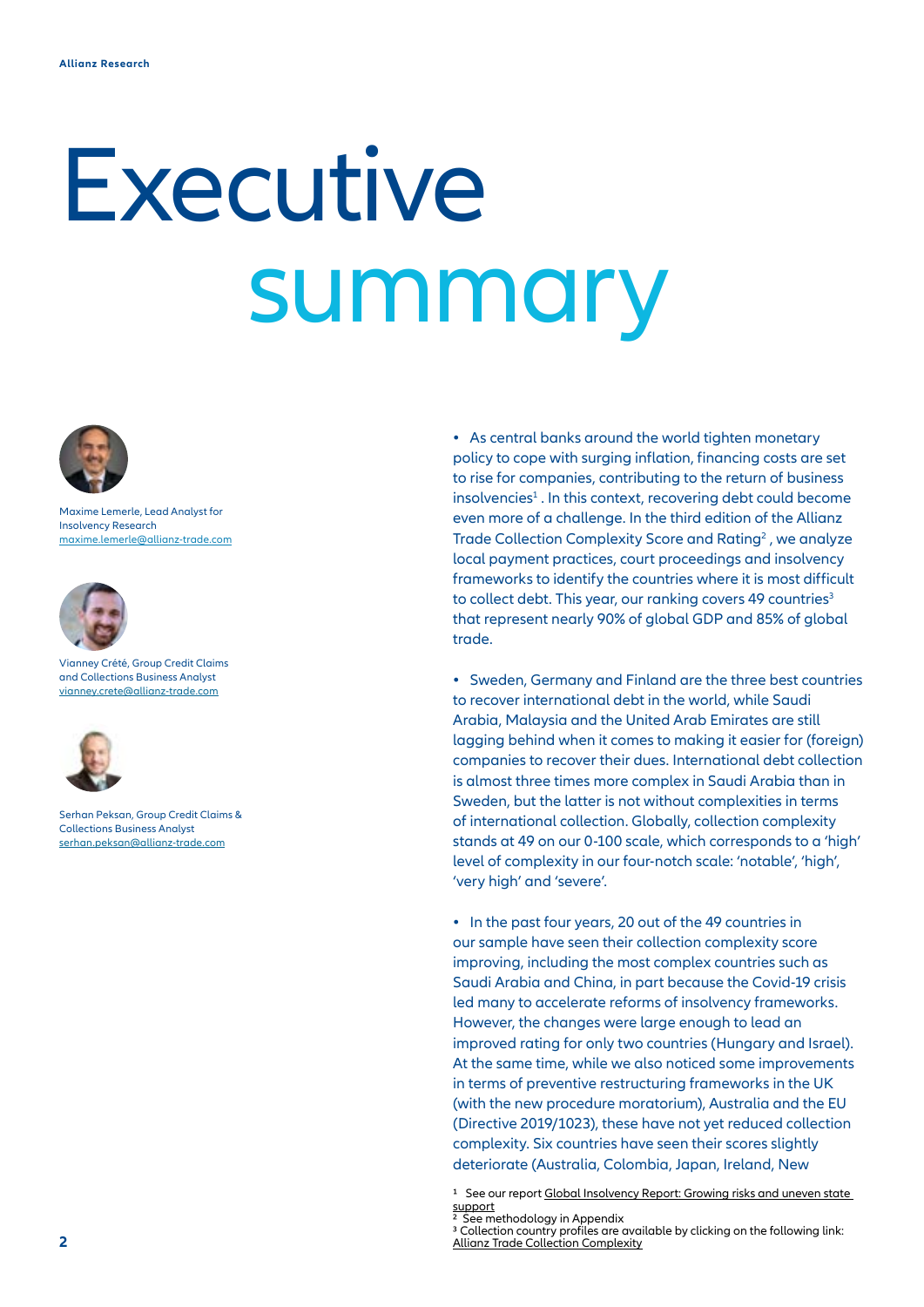### Zealand, UK).

• Collection complexity has been reducing in emerging markets over time, gradually closing the gap with advanced economies. However, while most advanced economies have a 'notable' level of collection complexity, the US and Canada both post a 'very high' rating. On average, the Middle East, Asia and Africa are the top three most complex regions.

• The largest economies, most dynamic markets or less vulnerable countries (in terms of country risk) do not necessarily offer a more conducive business environment: Pockets of collection complexity exist in all countries in three key areas: local payment practices (17% of the collection complexity), local court proceedings (31%) and local insolvency proceedings (51%). Local payment practices, in particular, stand out in the Middle East but they are a source of complexity in most countries. Court-related complexities are slightly

less frequent, notably within Western Europe and

North America, but each occurrence is definitely more challenging. However, insolvency-related complexities are the by far the most predominant, contributing from 43% (Asia) to 58% (Western Europe) to global collection complexity.

**•** Combining countries' collection complexity scores with their share of trading partners<sup>4</sup>, we can also calculate exporters' exposure to international debt-collection complexity. Finland, Austria and Norway are leading the list of countries that are least exposed. On the other hand, Asia stands out with seven of the most exposed countries due to their higher share of international trade with countries where debt collection is more complex: Hong Kong, Indonesia, Thailand, Malaysia, Japan, Singapore and India.

• Overall, we estimate that trade receivables in the countries with a 'severe' level of collection complexity exceeds USD4.2trn, compared to USD3.5trn for countries with a 'very high' level of collection complexity and USD1.9trn and USD2.4trn for countries with 'high' and 'notable' collection complexity, respectively.



**Figure 1**: Collection Complexity score and ratings

**Source:** Allianz Research

49 A ˝high˝ level of global Collection Complexity in 2022.

4 Using their respective share in the country's total exports, based on the UNCTAD export matrix (USD, 2021 figures for goods and services)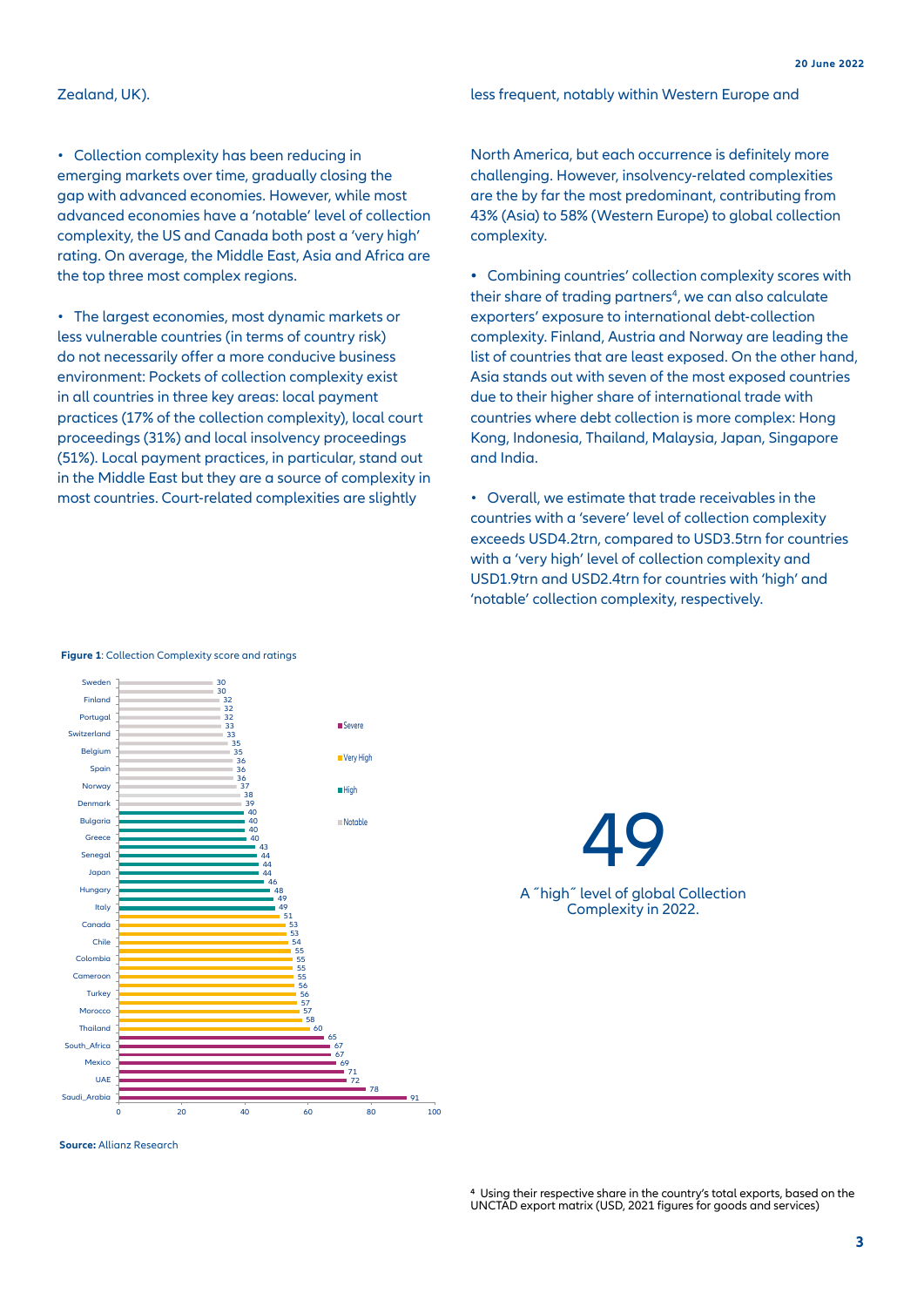## Global by country and region

Globally, Collection Complexity stands at 49 on our 0-100 scale, which corresponds to a 'high' level of complexity. This global average is slightly below the outcome of the 2018 edition (an average of  $51<sup>5</sup>$ ) and masks a slightly smaller dispersion between the ratings 'severe', 'very high' and 'high'. This year's edition has a smaller share of countries ranked 'severe' (16% compared to 30% in 2018) and 'very high' (29% compared to 34%), alongside a higher share of countries ranked 'high' (24% compared to 18%).

This year, our ranking shows that it is relatively easier to collect debt in almost three out of 10 countries, most of them located in Western Europe, with the exception of New Zealand. Interestingly, despite the various changes in insolvency frameworks that occurred since the Covid-19 outbreak, most of the countries in this 'notable' category (9 out of 15) saw their collection complexity scores staying stable compared to 2018. In practice, the various changes differ from one country to the other in their nature or duration, creating new conditions that foreign companies must adapt to. This has maintained the global complexity in collecting internationally in the short term even though the changes were designed to reduce the number of liquidations.

Portugal, Belgium and Spain posted a decrease in their collection complexity scores compared to 2018, while the UK, Ireland and New Zealand recorded a moderated increase. Sweden remains the best in class, ahead of Germany and Finland.

We identify 12 countries with a 'high' level of collection complexity, notably in Europe (Bulgaria, Hungary, Poland and Romania in the East; Greece and Italy in the West) but also in Brazil, Hong Kong, Israel, Japan, Senegal and Singapore). In Africa, Asia, Latin America and even North America, more than 60% of countries are rated either 'very high' or 'severe'. Three out of five countries in Latin America report very high collection complexity: Argentina, Colombia and Chile. Eastern Europe has three: Czech Republic, Slovakia and Turkey. The US and Canada both stand in this category, as well as three Asian countries: Australia, India and Thailand. Overall, more than a quarter of our sample comes under the 'very high' category of collection complexity (14 countries).

One out of five countries come under the 'severe' category, with Saudi Arabia, Malaysia and the United Arab Emirates the countries where it is most difficult to collect debt. Asia records the highest number of countries in this category, despite a small improvement from the 2018 edition, while Africa and the Middle East both feature two countries:

<sup>5</sup> This observation remains true without the change in perimeter of this edition. Without the change in perimeter, the 2022 score would have posted a smaller difference in the average score (one point instead of two points) and the same difference in dispersion (one point) compared to the previous edition.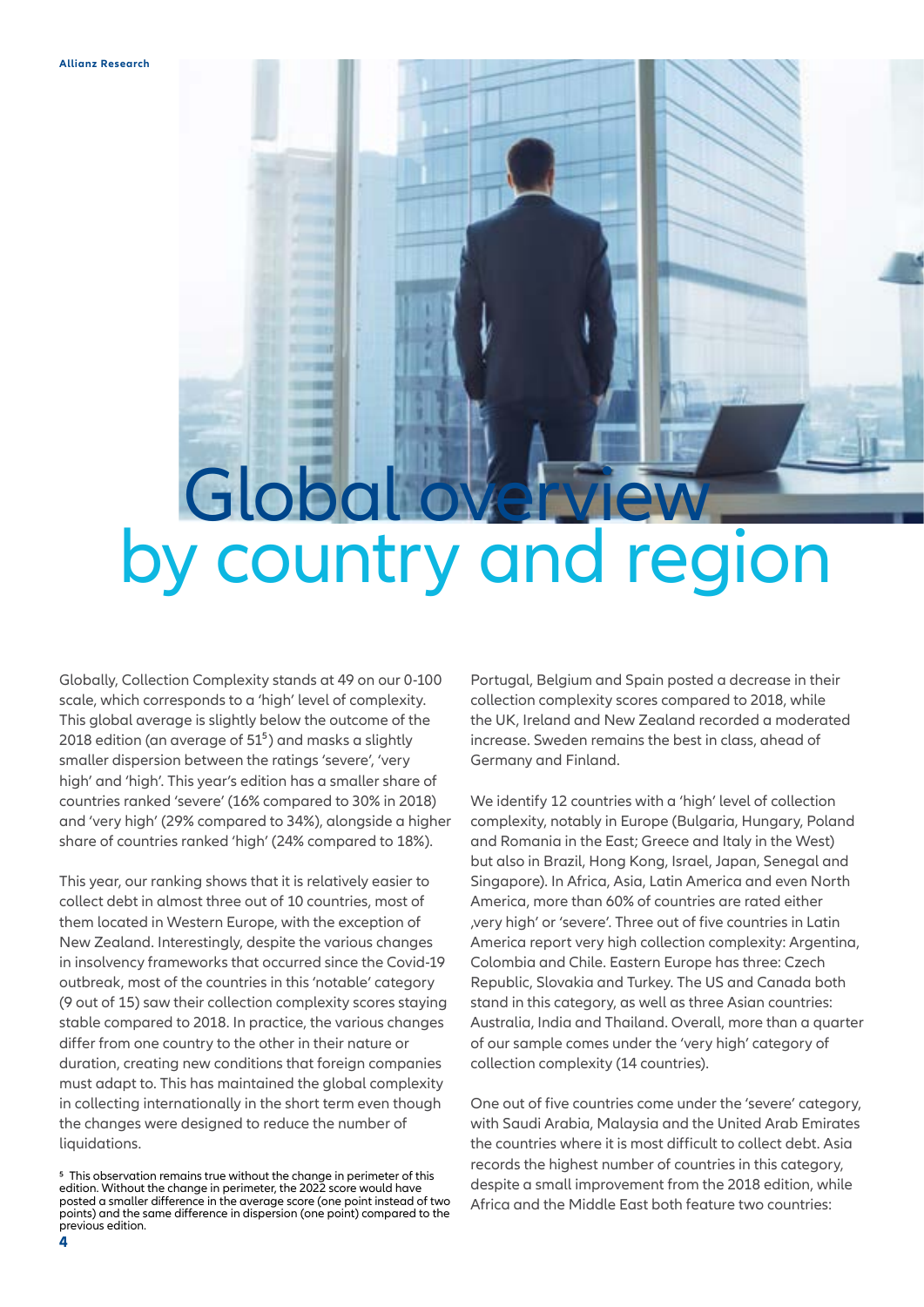

### **Figure 2:** Breakdown of countries by rating and region (in number of countries)



### **Figure 3:** Overview of changes in scores and ratings

South Africa and Benin for the former, Saudi Arabia and the UAE for the latter. Mexico and Russia remains in this category for the third time.

A deeper analysis by region shows that Western Europe presents by far the highest number (14) and share (88%) of countries recording a 'notable' level of collection complexity, with only two countries rated in another category (Greece and Italy – both belonging to the 'high' category). However, dealing with debtors who have entered insolvency proceedings is more complex in the UK and the Netherlands than in Finland and Sweden. Similarly, court-related complexities are larger in France and Finland than in Germany and the Netherlands. At the same time, Spain stands out with higher payment-related complexities than the Nordics.

De facto, Germany and Sweden have opposite sources of complexity (insolvency-related for the former, courtrelated for the latter) despite the fact they have a similar collection complexity score. Similarly, the US and Canada both rank in the , very high' category, with almost the same score. For both countries, this outcome results primarily from their multi-level systems (e.g. county, state and federal structure) and the lack of efficiency in recovering unsecured debt.

Asia, which is the major actor in international trade, and Africa offer the most diversified picture, with countries in each of the three most complex rating categories (severe, very high and high) but also better performers (New Zealand for Asia).

In Eastern Europe<sup>6</sup>, countries are divided into the two central categories, with four in the , high' category (Bulgaria, Hungary, Poland and Romania) and three in the˝very high˝ category (Czech Republic, Slovakia and Turkey). In the Middle East, Saudi Arabia and the UAE top the list of most complex countries in the world due to several factors: In Saudi Arabia, procedural delays, high costs and the general uncertainty of local legal action notably regarding the enforcement of foreign decisions. In the UAE, the complexity of the legal framework and the lack of independence and reliability of courts.

<sup>6</sup> Russia, which is excluded from this ranking, would have been among the five most complex countries of the world, with a score of 71, behind China (71) and ahead Mexico (69).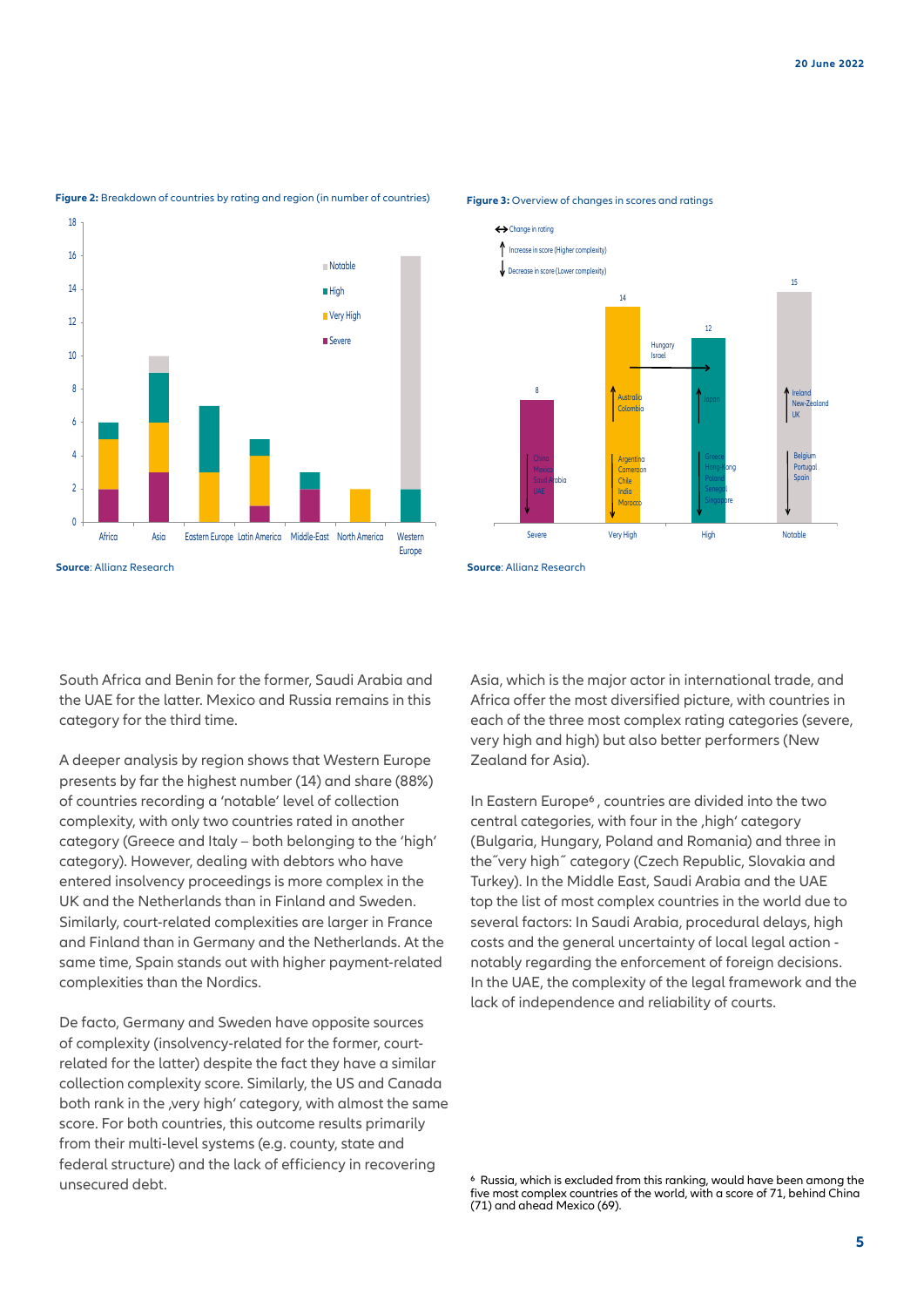**Figure 4:** International debt complexity score for export markets\*



et justo duo Dolores et (\*) the figures in brackets indicate the weight of countries with a collection complexity score in total exports, excluding countries not available in the UNCTAD export matrix for goods and services for 2021.

Source: Allianz Research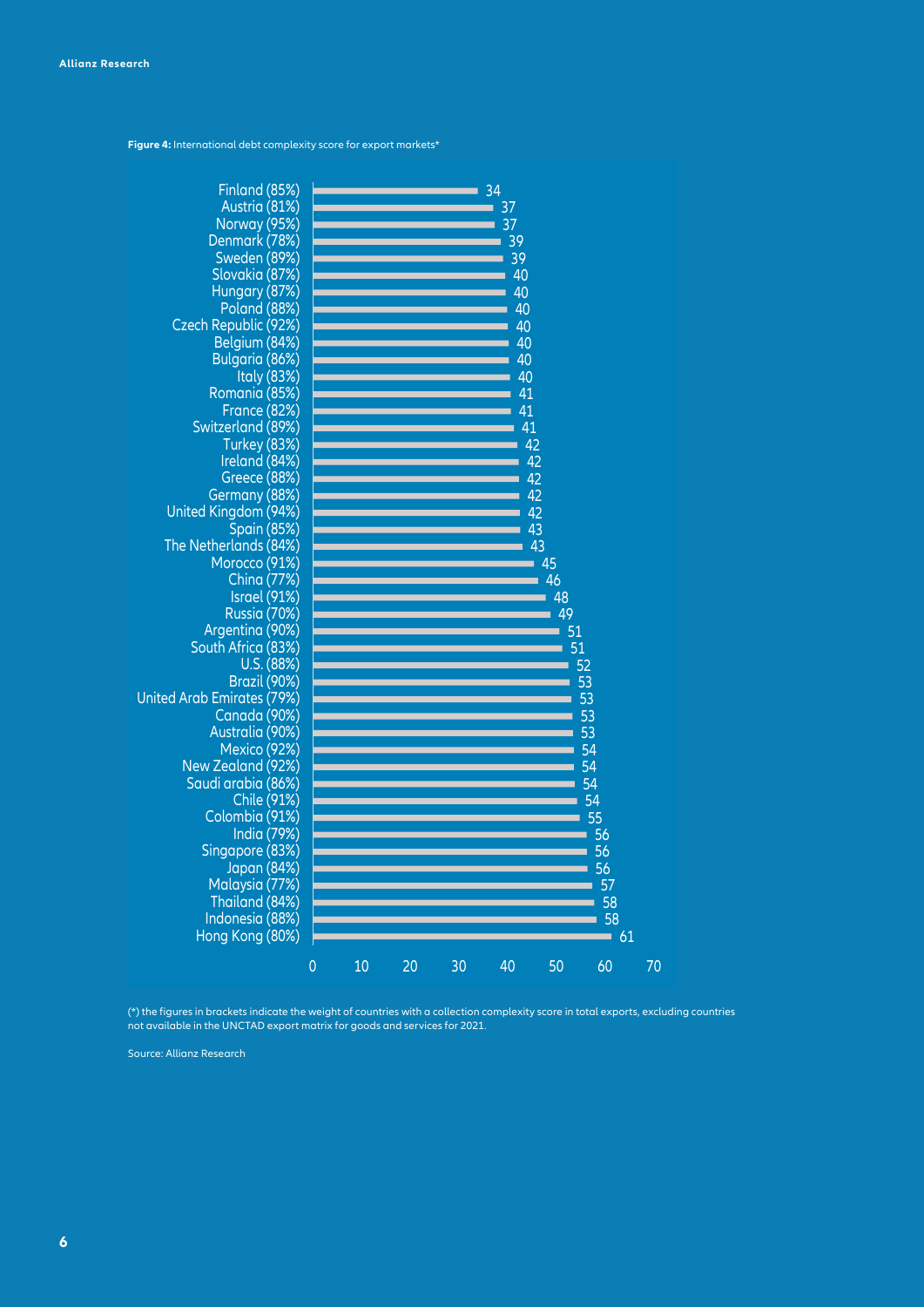To identify how exposed exporters are to international debt-collection complexity (see figure 4), we combine the scores in our ranking with the scores of each country's trading partners, based on the share of total exports. Interestingly, the Asian countries stand out, with seven of them topping the list of most exposed countries: Hong Kong (level 61), Indonesia (58), Thailand (58), Malaysia (57), Japan (56), Singapore (56) and India (56). At the opposite end of the spectrum, we have Finland (34), Austria (37) and Norway (37) leading the list of countries less exposed to debt-collection complexity due to international trade. The top five European countries record slightly belowaverage exposure to international debt-collection complexity, with Spain, the UK and Germany more exposed than France and Italy.

Overall, we estimate<sup>7</sup> that trade receivables in the countries with a 'severe' level of collection complexity exceeds USD4.2trn, compared to USD3.5trn for countries with a 'very high' level of collection complexity and USD1.9trn and USD2.4trn for countries with 'high' and 'notable' collection complexity, respectively.

7 For a given country based on the intermediate consumption of all industries (manufacturing + services), domestically and from abroad, as per the OECD input-output tables (2019 figures) and the average DSO

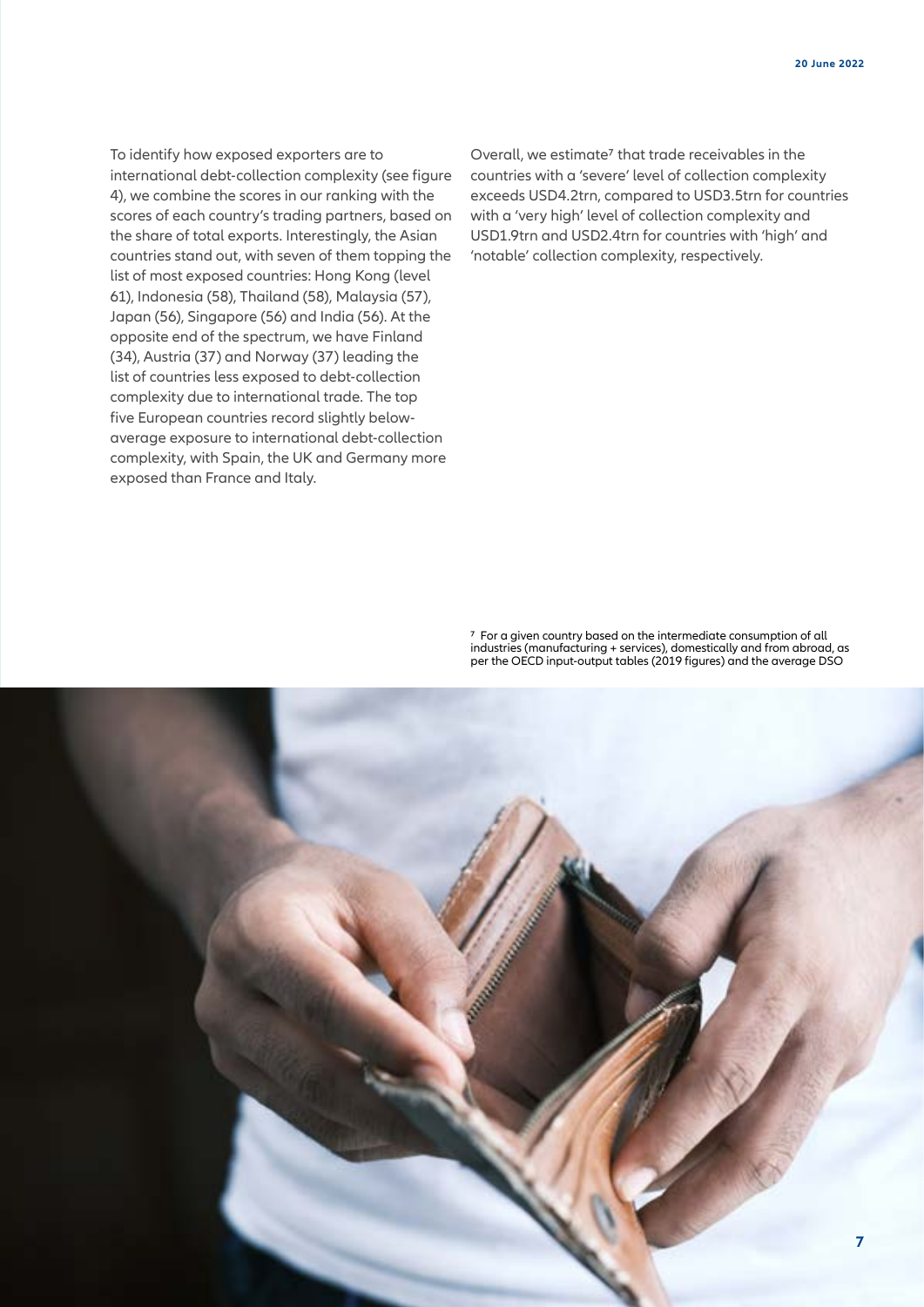## by source of complexity Global overview

From one country to another, international debt collection is never the same and its complexity depends on many different factors. Our score gives a harmonized crosscountry comparison by benchmarking local practices through objective indicators relating to the same set of core issues on payment practices, local court proceedings and local judicial proceedings.



**Figure 5:** Sources of collection complexity by region (contribution to the regional score)

**Source**: Allianz Research **Source**: Allianz Research



**Figure 6:** Sources of collection complexity by region (contribution to the regional score)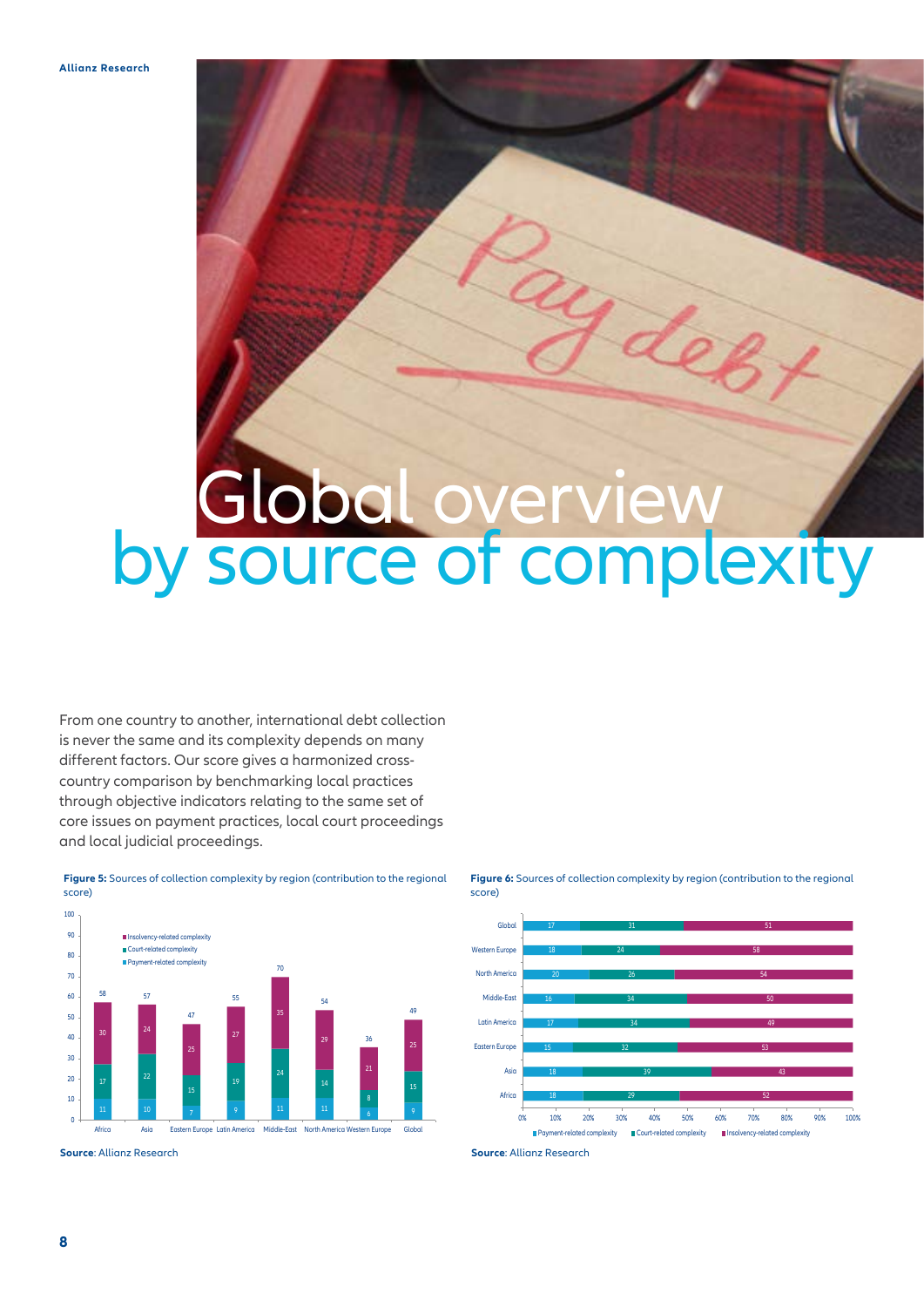At a global level, our score reveals that the key factor behind how difficult it is to collect debt is by far the local insolvency proceedings, with no outstanding differences by region. On average, this contributes to half of the collection complexity of countries (51% - stable from 2018 edition), ranging from a relatively lower 43% in Asia (43%) to a high 58% in Western Europe. Yet, in absolute terms, insolvency-related complexity is definitely more of a challenge in the Middle East than in Western Europe. Difficulties in dealing with debtors who have entered insolvency proceedings depend on various factors:

• Whether the legal framework for insolvency is excessively complex.

• Whether renegotiation leads to a significant debt writeoff.

• Whether restructuration mechanisms are used and outof-court negotiation proceedings exist.

• Whether retention of title (ROT) would grant priority during liquidation proceedings.

• Whether unsecured creditors would have a chance to recover any part of their debt after liquidation.

The most frequent issue, mentioned for almost all countries, is the low probability to recover a debt as an unsecured creditor in practice when the liquidation proceedings have commenced.

### **Figure 7:** Insolvency-related complexity – Top difficulties for collection (number of countries in %)



**Source**: Allianz Research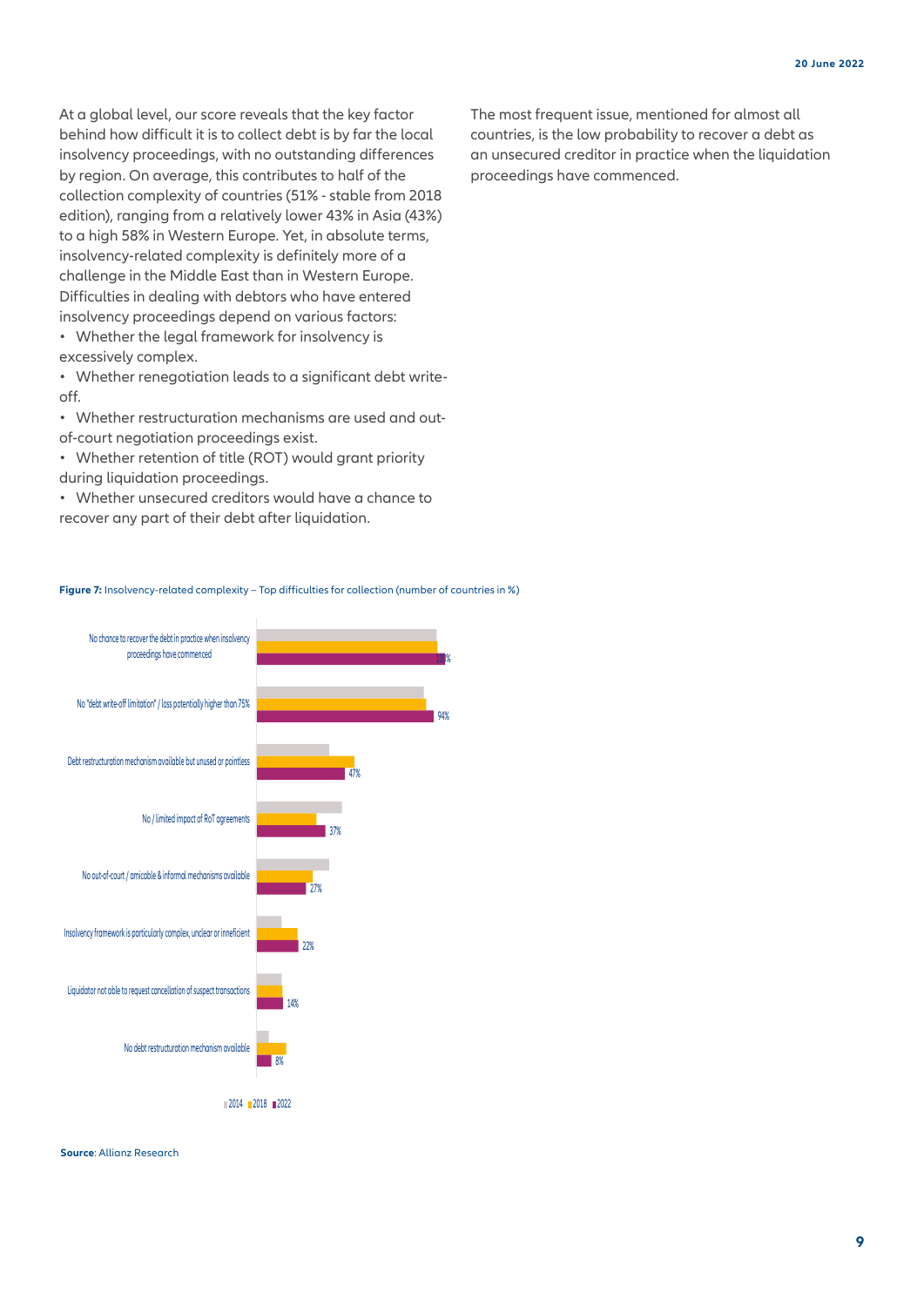Court-related issues represent the second source of complexity at the global level (31% on average – stable from 2018 edition) as well as for all the countries individually, ranging from a low 24% in Western Europe to a high 34% in the Middle East and 39% in Asia. Interestingly, these issues are the key additional factor of complexity for the countries in the 'very high' and 'severe' categories. Court-related issues identify how difficult it is to deal with domestic courts by assessing whether the judiciary system is understandable/transparent, whether fast-track proceedings are available, whether ownership protection clauses (such as ROT) are admissible, whether ADR (Alternative Dispute Resolution methods) is an effective way to avoid courts, whether foreign forums/ judgements are available/enforceable, etc. Despite a slight improvement since 2018 edition, one of the most frequent issues remains the lack of regional frameworks offering harmonized fast-track proceedings, ex aequo with the lack of flexibility in relation to reciprocity when enforcing a foreign decision, which has not improved since the previous edition. Both issues appear in three out of five countries.

Two other issues are also more visible in an increasing number of countries since our first edition: the difficulty to enforce domestic judgments and the restrictiveness of appeal proceedings.

The local payment context and practices are of much less importance in relative terms, compared to courtand insolvency-related difficulties. On average, they contribute to 17% of the overall complexity globally (down from 18% in our 2018 Edition), ranging from a low 15% in Eastern Europe to a high 20% in Africa. Yet, they are often mentioned as a factor of difficulty, in particular in the Middle East, Africa and Asia, with the most complex practices occurring in China, South Africa, Saudi Arabia, India and Indonesia. To this regard, the two most frequent issues are the low level of payment culture, in almost eight out of 10 countries, and the payment terms, in seven out of 10 countries.

**Figure 8:** Court proceedings-related complexity Top difficulties for collection (number of countries in %)

> 63% 63%



**Figure 9:** Payment-related complexity Top difficulties for collection (number of countries in %)



**Source**: Allianz Research

**Source**: Allianz Research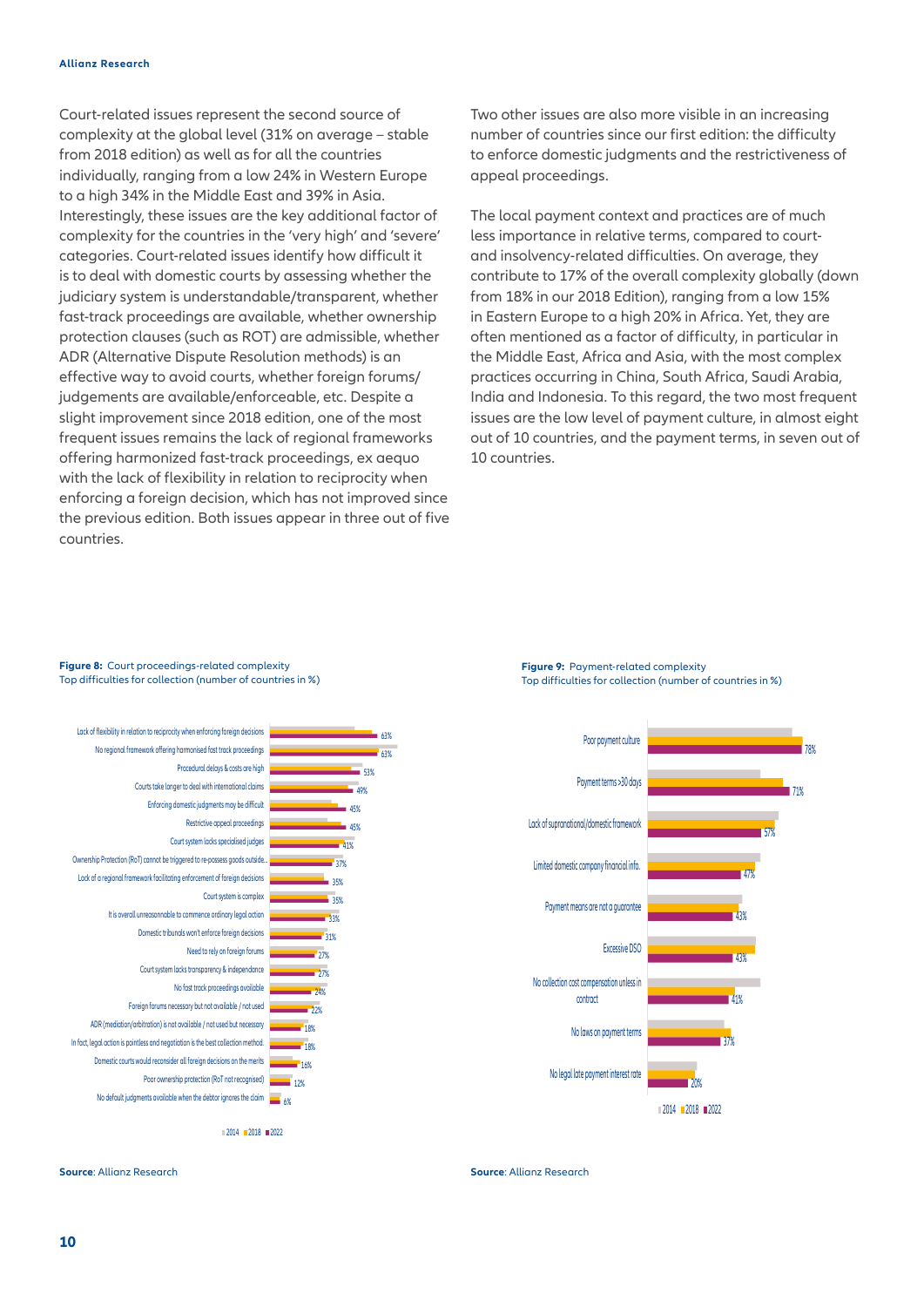### **Focus on the European Directive 2019/1023**

The European Commission issued a proposal for the European Directive 2019/1023 in 2016, and it was reviewed and finally adopted by the European Parliament and the Council of the European Union on 20 June 2019. This European Directive 2019/1023 is "on preventive restructuring frameworks, on discharge of debt and disqualifications, and on procedures concerning restructuring, insolvency and discharge of debt". The aim of the directive is inter alia to implement in each member state a minimum level of preventive restructuring frameworks. The objective is then to improve the efficiency of the overall restructuring measures, to avoid the forum shopping effects and to reduce the number of liquidation procedures in European countries.

Amongst the main provisions of this directive, it is worth mentioning the ambition for each country to provide in their legal frameworks the following procedures and tools:

✓ Early warning tools to detect the likelihood of an insolvency at the earliest stage as possible.

✓ Access to preventive restructuring frameworks, with the debtor continuing to handle the day-to-day operations of their business.

✓ Stay of enforcement action during such procedures to prevent the requesting and opening of an insolvency procedure by the creditors.

✓ Class of creditors with cross-class cram-down mechanism, for a court to confirm a restructuring plan over dissenting classes of creditors.

✓ New financing - minimum level of protection to encourage the companies to continue providing support to the distressed companies.

✓ Digitalization of procedures.

✓ Second chances for entrepreneurs.

The deadline for a transposition under national law was July 2021, but the global Covid-19 pandemic led to delays in many countries. So far, the Directive 2019/1023 has been implemented in Austria, Germany, France, Greece, the Netherlands, Portugal, Hungary and Slovakia. The table below summarizes the status of the Directive implementation across the EU:

| <b>Country</b>        | <b>Transposed</b>         | <b>Date</b>       | <b>Comments</b>                                                                                                                                                                                                                  |  |  |  |
|-----------------------|---------------------------|-------------------|----------------------------------------------------------------------------------------------------------------------------------------------------------------------------------------------------------------------------------|--|--|--|
| Austria               |                           | <b>July 2021</b>  | New Restructuring Act, including two restructuring proceedings for likely insolvent debtors<br>(one for financial creditors)                                                                                                     |  |  |  |
| Belgium               | $\boldsymbol{\mathsf{x}}$ | <b>July 2022</b>  | Judicial Reorganization by Way of Amicable Agreement added. Still need to implement the<br>classes of creditors mechanism.                                                                                                       |  |  |  |
| <b>Czech Republic</b> | ĸ                         | <b>July 2022</b>  | Directive partially implemented for Individuals                                                                                                                                                                                  |  |  |  |
| Denmark               | x                         | <b>July 2022</b>  | Reconstruction Act already enforced in March 2021 in the Covid-19 context. Implementation of<br>the Directive to cause minor changes in this act.                                                                                |  |  |  |
| Finland               | $\boldsymbol{\mathsf{x}}$ | <b>July 2022</b>  | Implementation has been scheduled to Summer 2022                                                                                                                                                                                 |  |  |  |
| France                |                           | September 2021    | Main change is the introduction of the class of creditors with a cross-class cram-down<br>mechanism                                                                                                                              |  |  |  |
| Germany               |                           | January 2021      | New Restructuring Act (STARUG) introducing a restructuring procedure (that did not exist in<br>the previous legal framework).                                                                                                    |  |  |  |
| Greece                |                           | March & June 2021 | Rehabilitation procedure updated and implemented into the new Insolvency Code. Efforts on<br>digitalized solutions (online platform and early warning tool).                                                                     |  |  |  |
| Hungary               |                           | <b>June 2021</b>  | The new Law will enter into force on 1 <sup>st</sup> July 2022.                                                                                                                                                                  |  |  |  |
| Ireland               | $\mathbf{x}$              | <b>July 2022</b>  | Will adapt the Ireland examinership framework. Ireland formally requested the one-year<br>extension allowed by the Directive.                                                                                                    |  |  |  |
| Italy                 | $\mathbf x$               | December 2023     | Linked to the new Code of Crisis and Insolvency to enter into force. Part of the measures<br>already applied. Extension requested until December 31, 2023 for the implementation of the<br>out-of-court early warning procedures |  |  |  |
| <b>Netherlands</b>    |                           | January 2021      | Implementation through the Law called WHOA (Wet Homologatie Onderhands Akkoord)                                                                                                                                                  |  |  |  |
| Poland                | $\mathbf x$               | <b>July 2022</b>  | Legal framework partially in line with the Directive since 1 December 2021 with the adoption<br>of amendments on restructuring procedures.                                                                                       |  |  |  |
| Portugal              |                           | January 2022      | Implemented by the Law Lei nº 9/2022. Entry into force on 9th April 2022.                                                                                                                                                        |  |  |  |
| Romania               | $\mathbf x$               | <b>July 2022</b>  | Draft bill already published. No contrasting provision of the new regulation (more clarity,<br>speed, flexibility compared to the current framework)                                                                             |  |  |  |
| Slovakia              |                           | March 2022        | The new law will enter into force on July 2022                                                                                                                                                                                   |  |  |  |
| Spain                 | $\mathbf x$               | <b>July 2022</b>  | Draft of the law debated from January 2022.                                                                                                                                                                                      |  |  |  |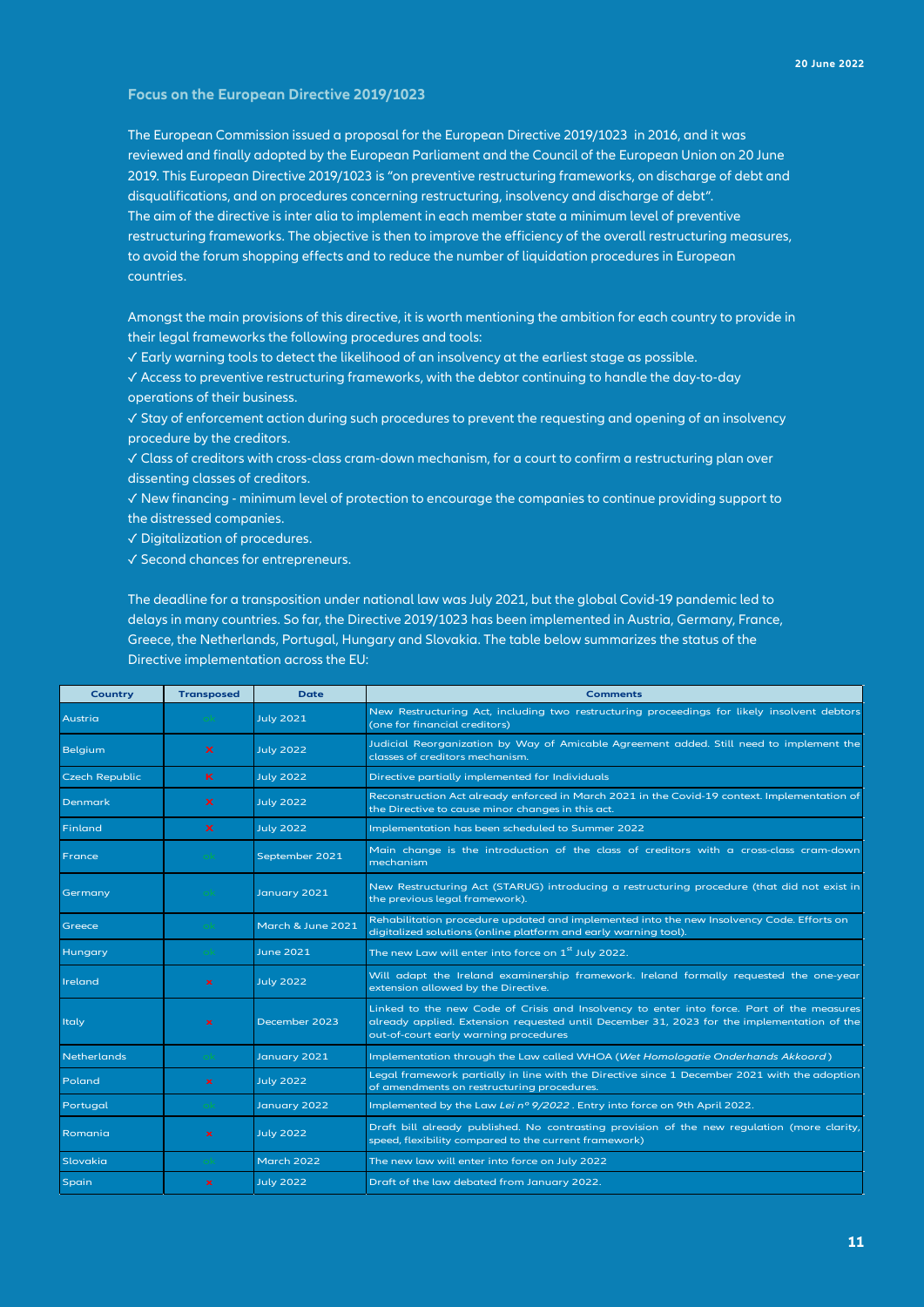### **Figure 10:** DSO in number of days in turnover, listed companies

|                            | 2018 | 2019 | 2020 | 2021 |                      | 2018 | 2019 | 2020 | 2021 |
|----------------------------|------|------|------|------|----------------------|------|------|------|------|
| <b>Western Europe</b>      | 65   | 62   | 62   | 63   | <b>North America</b> | 55   | 55   | 56   | 56   |
| Germany                    | 55   | 55   | 53   | 55   | U.S.                 | 49   | 50   | 51   | 51   |
| France                     | 67   | 67   | 69   | 65   | Canada               | 48   | 44   | 44   | 45   |
| UK                         | 54   | 51   | 50   | 50   | South America        | 60   | 61   | 67   | 64   |
| Italy                      | 82   | 77   | 80   | 75   | <b>Brazil</b>        | 58   | 60   | 68   | 64   |
| Spain                      | 61   | 66   | 64   | 67   | Chile                | 56   | 55   | 52   | 54   |
| <b>The Netherlands</b>     | 51   | 50   | 50   | 54   | Africa & Middle East | 56   | 58   | 54   | 54   |
| Switzerland                | 59   | 55   | 56   | 57   | South Africa         | 41   | 41   | 40   | 37   |
| Sweden                     | 63   | 57   | 56   | 59   | Morocco              | 78   | 78   | 65   | 64   |
| Norway                     | 58   | 55   | 59   | 61   | Saudi Arabia         | 49   | 54   | 56   | 60   |
| <b>Belgium</b>             | 59   | 58   | 56   | 58   | Asia                 | 62   | 62   | 62   | 62   |
| Austria                    | 59   | 59   | 59   | 64   | China                | 62   | 62   | 64   | 60   |
| <b>Denmark</b>             | 59   | 60   | 53   | 63   | Japan                | 69   | 68   | 66   | 68   |
| Finland                    | 56   | 55   | 54   | 56   | Australia            | 45   | 43   | 41   | 44   |
| Greece                     | 41   | 36   | 33   | 28   | South Korea          | 56   | 56   | 55   | 55   |
| Portugal                   | 71   | 64   | 54   | 55   | Taiwan               | 72   | 71   | 72   | 70   |
| Eastern and Central Europe | 57   | 55   | 58   | 57   | Singapore            | 52   | 56   | 55   | 56   |
| <b>Russia</b>              | 38   | 33   | 36   | 32   | <b>Hong Kong</b>     | 44   | 48   | 48   | 45   |
| <b>Turkey</b>              | 55   | 55   | 63   | 64   | New Zealand          | 41   | 43   | 35   | 45   |
| Poland                     | 56   | 56   | 56   | 53   | India                | 59   | 57   | 57   | 59   |
| Romania                    | 41   | 37   | 39   | 42   | <b>WORLD AVERAGE</b> | 58   | 57   | 57   | 57   |

**Sources**: Eikon/Refinitiv, Allianz Research

### **Table 11:** Overview of ranking, score, ratings and sub-ratings

| Collection                |                                      |                        | Payment-                |                | Insolvency-        |          | Score (100: worst) |                |
|---------------------------|--------------------------------------|------------------------|-------------------------|----------------|--------------------|----------|--------------------|----------------|
| complexity                | Level of                             | Country                | related                 | Court-related  | related            |          |                    |                |
| ranking                   | complexity                           |                        | complexity              | complexity     | complexity         | 2022     | 2018               | 2014           |
| (1:least)<br>$\mathbf{1}$ | Notable                              | Sweden                 | \$                      | \$             | \$\$               | 30       | 30                 | 31             |
| $\overline{2}$            | Notable                              | Germany                | $\hat{S}$               | \$             | \$\$               | 30       | 30                 | 31             |
| 3                         | Notable                              | Finland                | \$                      | \$\$           | \$\$               | 32       | 32                 | 38             |
| $\overline{4}$            | Notable                              | Netherlands            | \$                      | \$             | \$\$               | 32       | 32                 | 36             |
| 5                         | Notable                              | Portugal               | \$                      | \$\$           | \$                 | 32       | 34                 | 41             |
| 6                         | Notable                              | Austria                | \$                      | \$             | \$\$               | 33       | 33                 | 34             |
| $\overline{7}$            | Notable                              | Switzerland            | \$\$                    | \$             | \$\$               | 33       | 33                 | 35             |
| $\overline{8}$            | Notable                              | Ireland                | \$\$                    | $\hat{z}$      | \$\$               | 35       | 31                 | 38             |
| 9                         | Notable                              | Belgium                | \$\$                    | \$             | \$\$               | 35       | 36                 | 36             |
| 10                        | Notable                              | France                 | \$                      | \$\$           | \$\$               | 36       | 36                 | 39             |
| 11                        | Notable                              | Spain                  | \$\$                    | \$             | \$\$               | 36       | 37                 | 36             |
| 12                        | Notable                              | <b>New Zealand</b>     | \$\$\$\$                | \$\$           | $\mathsf{\$}$      | 36       | 35                 | 36             |
| 13                        | Notable                              | Norway                 | \$                      | \$\$           | \$\$               | 37       | 37                 | 38             |
| 14                        | Notable                              | <b>UK</b>              | \$                      | \$             | \$\$\$             | 38       | 38                 | 41             |
| 15                        | Notable                              | Denmark                | \$                      | \$\$           | \$\$               | 39       | 39                 | 44             |
| 16                        | High                                 | Poland                 | \$                      | \$             | \$\$\$             | 40       | 45                 | 54             |
| 17                        | High                                 | <b>Bulgaria</b>        | \$                      | \$\$           | \$\$               | 40       | $\omega$           | ÷.             |
| 18                        | High                                 | Romania                | \$                      | \$\$           | \$\$               | 40       | 40                 | 44             |
| 19                        | High                                 | Greece                 | \$\$                    | \$\$           | \$\$               | 40       | 44                 | 44             |
| 20                        | High                                 | <b>Brazil</b>          | \$\$\$                  | \$\$           | \$\$               | 43       | 43                 | 55             |
| 21                        | High                                 | Senegal                | \$\$\$\$                | \$\$           | \$\$               | 44       | 45                 | $\omega$       |
| 22                        | High                                 | <b>Hong Kong</b>       | \$\$                    | \$\$\$         | \$\$               | 44       | 47                 | 47             |
| 23                        | High                                 | Japan                  | \$\$                    | \$\$\$         | \$\$               | 44       | 43                 | 43             |
| 24                        | High                                 | Israel                 | \$\$\$\$                | \$\$           | \$\$               | 46       | 52                 | 53             |
| 25                        | High                                 | Hungary                | \$\$                    | \$\$           | \$\$\$\$           | 48       | 51                 | 54             |
| 26                        | High                                 | Singapore              | \$\$\$\$                | \$\$\$         | \$\$               | 49       | 50                 | 49             |
| 27                        | High                                 | Italy                  | \$\$                    | \$\$\$         | \$\$\$             | 49       | 49                 | 53             |
| 28                        | <b>Very High</b>                     | <b>Czech Republic</b>  | $\overline{\mathbb{S}}$ | \$\$\$         | \$\$\$             | 51       | 51                 | 58             |
| 29                        | <b>Very High</b>                     | Canada                 | \$\$\$\$                | \$\$           | \$\$\$\$           | 53       | 53                 | 46             |
| 30                        | <b>Very High</b>                     | <b>Slovak Republic</b> | \$\$                    | \$\$\$         | \$\$\$             | 53       | 53                 | 66             |
| 31                        | <b>Very High</b>                     | Chile                  | \$\$                    | \$\$\$         | \$\$\$             | 54       | 56                 | 53             |
| 32                        | <b>Very High</b>                     | U.S.                   | \$\$\$\$                | \$\$\$         | \$\$\$             | 55       | 55                 | 53             |
| 33                        | <b>Very High</b>                     | Colombia               | \$\$                    | \$\$\$         | \$\$\$             | 55       | 55                 | 60             |
| 34                        | <b>Very High</b>                     | Australia              | \$\$\$\$                | \$\$\$\$       | \$\$               | 55       | 54<br>57           | 50             |
| 35<br>36                  | <b>Very High</b>                     | Cameroon               | \$\$\$\$                | \$\$<br>\$\$\$ | \$\$\$\$<br>\$\$\$ | 55<br>56 | 58                 | $\omega$       |
| 37                        | <b>Very High</b>                     | Argentina              | \$\$\$\$<br>\$\$\$\$    | \$\$\$\$       | \$\$               | 56       | 56                 | 64<br>53       |
| 38                        | <b>Very High</b>                     | <b>Turkey</b>          | \$\$                    | \$\$\$         | \$\$\$\$           | 57       | 60                 |                |
| 39                        | <b>Very High</b>                     | Togo<br>Morocco        | \$\$\$\$                | \$\$\$         | \$\$\$             | 57       | 60                 | $\omega$<br>60 |
| 40                        | <b>Very High</b><br><b>Very High</b> | India                  | \$\$\$\$                | \$\$\$\$       | \$\$\$             | 58       | 59                 | 58             |
| 41                        | <b>Very High</b>                     | <b>Thailand</b>        | \$\$\$\$                | \$\$\$\$       | \$\$               | 60       | 60                 | 60             |
| 42                        | Severe                               | <b>Benin</b>           | \$\$\$\$                | \$\$\$         | \$\$\$\$           | 65       | 65                 | ÷.             |
| 43                        | Severe                               | South Africa           | \$\$\$\$                | \$\$\$\$       | \$\$\$             | 67       | 67                 | ÷.             |
| 44                        | Severe                               | Indonesia              | \$\$\$\$                | \$\$\$\$       | \$\$\$             | 67       | 67                 | 69             |
| 45                        | Severe                               | Mexico                 | \$\$\$\$                | \$\$\$\$       | \$\$\$\$           | 69       | 70                 | 69             |
| 46                        | Severe                               | China                  | \$\$\$\$                | \$\$\$\$       | \$\$\$\$           | 71       | 73                 | 76             |
| 47                        | Severe                               | <b>UAE</b>             | \$\$\$                  | \$\$\$\$       | \$\$\$\$           | 72       | 81                 | 80             |
| 48                        | Severe                               | Malaysia               | \$\$\$\$                | \$\$\$\$       | \$\$\$\$           | 78       | 78                 | 74             |
| 49                        | Severe                               | Saudi Arabia           | \$\$\$\$                | \$\$\$\$       | \$\$\$\$           | 91       | 94                 | 89             |
|                           |                                      |                        |                         |                |                    |          |                    |                |

**Source**: Allianz Trade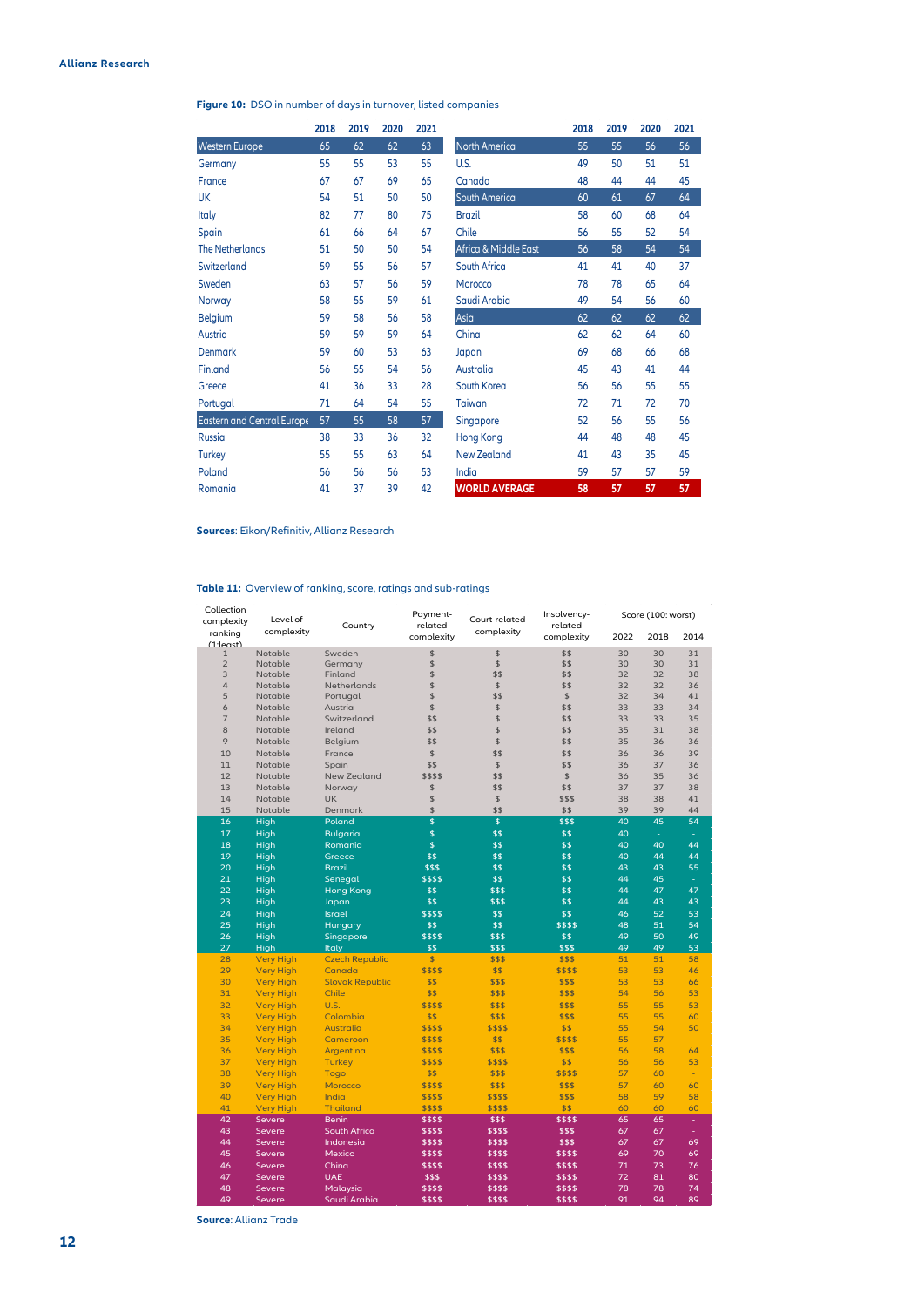### **Collection Complexity in the Americas**

| Argentina     | · The payment behaviour of domestic companies is poor and the average DSO is excessive.<br>· Procedural delays are common and costs are high. Considering the inability of domestic courts to cope with the caseload in a timely manner, commencing<br>legal action without having first conducted pre-legal action is unwise.<br>· For insolvent debtors, debt-renegotiation mechanisms have been put in place. In practice, however, liquidation remains the default procedure even though it<br>is never in the interest of unsecured creditors.                                                                                                                                                                                                                                                                                                                                                                                                                                                                                   |
|---------------|---------------------------------------------------------------------------------------------------------------------------------------------------------------------------------------------------------------------------------------------------------------------------------------------------------------------------------------------------------------------------------------------------------------------------------------------------------------------------------------------------------------------------------------------------------------------------------------------------------------------------------------------------------------------------------------------------------------------------------------------------------------------------------------------------------------------------------------------------------------------------------------------------------------------------------------------------------------------------------------------------------------------------------------|
| <b>Brazil</b> | · The payment behaviour of domestic companies is acceptable, though standard payment terms are very varied and DSO remains high.<br>· Given the length and cost of legal action in Brazil, chances of obtaining enforceable judgments in a timely manner are low and it is preferable to consider<br>amicable arrangements and specialist debt-collection methods as a means to avoid domestic courts.<br>. When it comes to insolvent debtors, use of company-rescue mechanisms is increasing; in practice, however, the chances of recovering debt remain extremely<br>low.                                                                                                                                                                                                                                                                                                                                                                                                                                                         |
| Canada        | · Although the payment behaviour of domestic companies is good, the law provides no standard payment terms and does not facilitate the debt-collection<br>process, meaning late payment conditions (delays, interest rates, collection costs) are left for the parties to consider contractually.<br>· Canada offers an efficient judiciary system despite being complex insofar as different federal and local rules are applicable. Contractual ownership-<br>protection mechanisms commonly admitted in many countries are not recognized by Canadian courts.<br>· Insolvency law provides sophisticated mechanisms, but their efficiency in recovering unsecured debt is very limited, therefore pre-legal action should be<br>considered as the best debt-collection opportunity.                                                                                                                                                                                                                                                |
| <b>Chile</b>  | . Although the payment behaviour of domestic companies is generally good, with payments normally taking place within 60 days on average, standard<br>payment terms are very broad (60 to 90 days).<br>· Courts are trustworthy. However the system provides no fast-track proceedings, meaning pre-legal action conducted by collection specialists is the most<br>efficient way to obtain payment without incurring legal costs and delays.<br>• Debt renegotiation mechanisms aiming at rescuing companies have been put in place, but these are rarely used, with liquidation remaining the default<br>proceeding when it comes to dealing with insolvent debtors. Therefore, the chances of collecting unsecured debt through insolvency courts are non-existent.                                                                                                                                                                                                                                                                 |
| Colombia      | . The payment behaviour of domestic companies was impacted during 2020 (Covid-19). Nevertheless, by June 2020, the Colombian government announced<br>a complete deconfinement and reactivation of all economic activities. DSO on average is acceptable and has been improving, but some economic sectors take<br>long payment terms and frequently have late payments.<br>· Procedural costs and delays are significant, so court proceedings should be avoided overall. On the other hand, the court system has too many requirements<br>in order to accept security titles.<br>· When it comes to insolvent debtors, collecting debt is a genuine challenge and insolvency proceedings are long and delayed. Negotiating payment during<br>the pre-legal action phase remains the most efficient alternative.                                                                                                                                                                                                                      |
| <b>Mexico</b> | . The law provides no framework on standard payment terms, but it is common to rely on 30-day credit terms starting from the date of the invoice. In practice,<br>payments take place within 40 to 60 days on average, while delays of up to 30 days may be expected.<br>. The court system is complicated by its structure and is known for a lack of transparency and independence. Business disputes are not dealt with by<br>specialized judges and, in practice, the fast-track mechanisms which could facilitate proceedings when the claim is straightforward cannot be relied upon.<br>Overall, procedural delays and costs are significant and pre-legal action remains the most efficient means of collecting debt.<br>. The debt restructuration process is not efficient at all, and proceedings may last for years (ex. Mexicana - more than 10 years). As a result, liquidation is the<br>default procedure when the debtor becomes insolvent, though the chances of collecting debt through this channel are very low. |
| <b>US</b>     | . The payment culture of domestic companies is becoming increasingly uncertain and, in the absence of a harmonized framework on late payments, payment<br>terms remain a mere contractual issue, while the average DSO tends to be high.<br>· The court system is complicated by a county, state and federal structure in which protection mechanisms are not recognized and where no simplified<br>proceedings are available to settle the simplest files. As a result, significant delays and costs must be expected while enforcement may be difficult.<br>. When the debtor becomes insolvent, collecting debt becomes a complex task. The bankruptcy system remains pro-debtor and making a company insolvent<br>is not a significant way to obtain payment. In practice, bankruptcy reorganization is resource-draining and rarely results in general unsecured creditors<br>receiving any dividend.                                                                                                                            |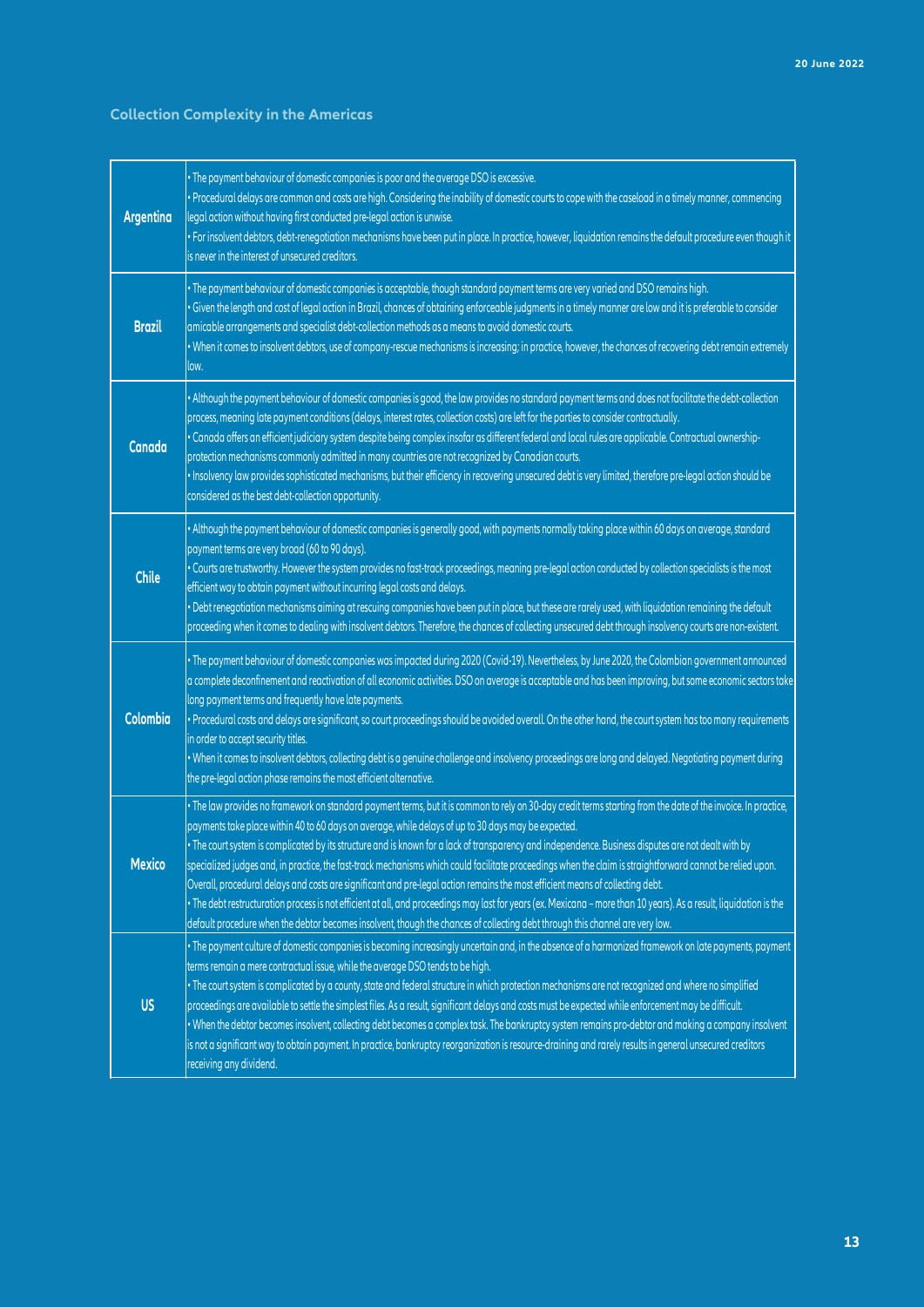### **Collection Complexity in Asia**

| <b>Australia</b>   | · The payment behaviour of domestic companies is good compared to international standards.<br>. The court system is complicated by the country's federal structure and provides limited fast-track proceedings for the settlement of undisputable claims. The<br>courts are otherwise efficient, but delays and costs tend to be significant and enforcing foreign judgments may prove difficult.<br>· Insolvency proceedings can be complex and expensive, with chances of full recovery very low in liquidation.                                                                                                                                                                               |
|--------------------|--------------------------------------------------------------------------------------------------------------------------------------------------------------------------------------------------------------------------------------------------------------------------------------------------------------------------------------------------------------------------------------------------------------------------------------------------------------------------------------------------------------------------------------------------------------------------------------------------------------------------------------------------------------------------------------------------|
| China              | · The DSO in China is relatively high compared with most countries (94 days) and late payments are not efficiently regulated.<br>. The court system is complex and suffers from a lack of transparency, delays and high costs. As enforcement results are poor, amicable or non-litigation<br>collection is the preferred option.<br>· The insolvency framework is complex, with liquidation as the default procedure.                                                                                                                                                                                                                                                                           |
| Hong-Kong          | . The payment behaviour of domestic companies is acceptable, taking 30 to 90 days on average, but delays are frequent and late payments are not regulated<br>by law.<br>. Hong Kong courts are reliable and swift in dealing with business claims. However, when it comes to dealing with insolvent debtors, the law provides no<br>formal procedures to achieve a restructuring of the company's debts.                                                                                                                                                                                                                                                                                         |
| India              | . DSO in India is high, with payments usually taking place around 75 days on average. Late payments are not regulated and ownership protection may be<br>difficult to enforce.<br>· The court system is complex whilst extensive delays and costs make legal action difficult. Accelerated proceedings are not available for undisputed debts<br>and foreign debt judgments would be enforced with difficulty.<br>. The insolvency framework is made up of several overlapping bodies of laws applied by conflicting public authorities. Thus, it is extremely difficult to see<br>through the system.                                                                                           |
| Indonesia          | · Payment terms in Indonesia are around 30 days on average. However, the payment behaviour of Indonesian companies has deteriorated in recent years.<br>Domestic law regulates the issue of late payment.<br>. Legal action in Indonesia is usually lengthy and costly whilst the appeal process provides debtors with an opportunity to further delay the proceedings.<br>Therefore, conducting orchestrated debt-collection efforts is the best option.<br>. The insolvency framework has improved over the last years so that the amount of inconsistent decisions which used to be rendered has been reduced, but in<br>practice the insolvency system is still to be tested.                |
| Japan              | . The payment culture in Japan is excellent, with only a minority of invoices remaining unpaid, thanks to strong cultural particularities. However, significant<br>payment disparities may be observed from one sector to another.<br>. Although domestic courts tend to be fairly efficient in delivering timely decisions, tribunals are time consuming, expensive and complex. Therefore,<br>conducting well-orchestrated pre-legal collection actions is essential.<br>· Similarly, collecting debt from insolvent debtors is overall a challenging exercise and, even though insolvency proceedings could yield dividends, these would<br>spread over years and generate significant costs. |
| <b>Malaysia</b>    | . Even though the payment behaviour of domestic companies is good, with DSO at 35 days, the law provides no framework when it comes to late payment. As<br>a result, interest rates and collection costs should be considered as part of the contract, though they often have little impact.<br>· Despite recent efforts, the courts' independence and transparency still have margin for improvement. While lawsuits can be slow and should be avoided<br>whenever possible, recent reforms have seen lawsuits resolved more quickly.<br>• Schemes of Arrangement are commonly used for reorganisations.                                                                                        |
| <b>New-Zealand</b> | . Late payments in New Zealand are not regulated, meaning that interest and collection costs would essentially depend on the court decision<br>Courts are generally fairly efficient in delivering timely decisions. However, favouring amicable and pre-legal methods are always advisable. In fact, this is<br>advised as soon as possible, since the risk of the debtor becoming insolvent will impact the chances of recovering the debt over time.                                                                                                                                                                                                                                          |
| <b>Singapore</b>   | . The payment behaviour of domestic companies and the DSO is good. However, the law provides no guidelines as to how late payments should be handled<br>and contracts remain the only reference when business relationships turn sour.<br>. Overall, legal action remains expensive even though the court system is fairly efficient.<br>· The insolvency framework is in line with international standards. However, in practice, as in most countries, collecting debt from insolvent debtors would<br>prove to be a genuine challenge.                                                                                                                                                        |
| <b>Thailand</b>    | · The payment behaviour of Thai companies is fairly good, but regulations are limited when it comes to late payments.<br>. Although domestic courts are fairly independent, the rule of law perception has margin for improvement as procedural delays and costs may be an issue and<br>enforcing court decisions can be challenging. Overall, use of the courts should be avoided and conducting pre-legal collection action is advisable.<br>Collecting debt from insolvent debtors is often extremely difficult, especially when the debt is not secured.                                                                                                                                     |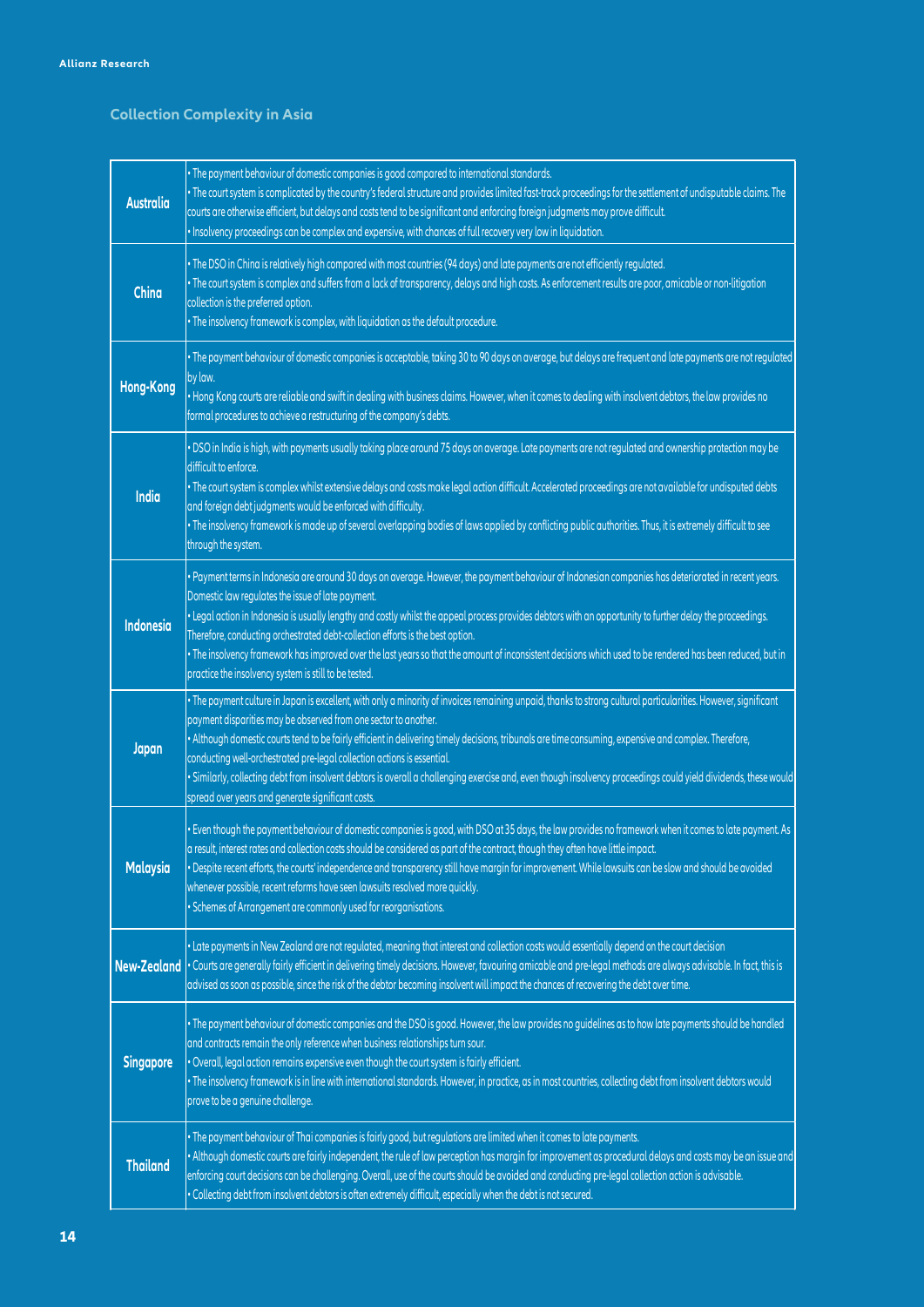### **Collection Complexity in Western Europe**

| Austria            | • The payment behaviour of domestic companies is good and the EU legal framework provides reliable tools when it comes to late payment issues.<br>• The court system is efficient and reliable overall, but pre-legal action conducted by specialists remains the most effective method of collecting debt.<br>· Austrian insolvency law aims to rescue companies in order to increase the chances of recovering debts. About one third of all insolvent companies succeed in<br>reorganization by means of a fulfilled reorganization plan providing a minimum quota of 20% ("Sanierungsplan"). However, it is rare for unsecured creditors<br>to recover significantly where reorganization fails or bankruptcy proceedings are started from the beginning. Since July 17, 2021, debtors who are not yet<br>insolvent also have access to a non-insolvency restructuring procedure ("Restrukturierungsverfahren") introduced in the implementation of the EU Directive of<br>June 20th, 2019 on preventive restructuring frameworks as an additional restructuring alternative. |
|--------------------|-----------------------------------------------------------------------------------------------------------------------------------------------------------------------------------------------------------------------------------------------------------------------------------------------------------------------------------------------------------------------------------------------------------------------------------------------------------------------------------------------------------------------------------------------------------------------------------------------------------------------------------------------------------------------------------------------------------------------------------------------------------------------------------------------------------------------------------------------------------------------------------------------------------------------------------------------------------------------------------------------------------------------------------------------------------------------------------|
| <b>Belgium</b>     | • Payment terms in Belgium are 35 days on average, though DSO could be improved and the transposition of EU rules on late payment in domestic law is not<br>as demanding as in other EU countries.<br>• Court proceedings are reliable and benefit from EU standards, but enforcing domestic judgments remains time consuming and costly, so pre-legal action<br>conducted by collection specialists remains the most efficient option when it comes to recovering debt.<br>• Although domestic insolvency law aims at rescuing companies to increase the chances of recovering debts, it provides no limitations as to how much of the<br>debt may be written off in restructuration negotiations. It is rare for unsecured creditors to recover from insolvent debtors in practice.                                                                                                                                                                                                                                                                                             |
| <b>Denmark</b>     | • Payments take 7 to 30 days on average, but delays of approximately 12 days may be expected. The EU legal framework provides reliable tools when it<br>comes to late payment matters.<br>• Courts are reliable, although the system provides no fast-track proceedings that suitably facilitate the undisputed collection process. Delays and costs<br>otherwise remain significant when a claim is disputed, and EU standard proceedings are not fully applicable in the country.<br>• Although domestic insolvency law aims at rescuing companies to increase the chance of recovering debts, it provides no limitations as to how much of the<br>debt may be written off in restructuration negotiations and it is rare for unsecured creditors to recover from insolvent debtors in practice.                                                                                                                                                                                                                                                                                |
| <b>Finland</b>     | . The payment behaviour of domestic companies is excellent, with 25 days DSO on average, and the EU framework provides reliable tools when it comes to<br>late payment.<br>• However, legal action and enforcement proceedings may be time consuming, especially when the debtor's assets are difficult to locate, and recovering debt<br>through pre-legal collection methods remains the most efficient solution.<br>• Although insolvency law aims at rescuing companies facing financial difficulties in order to increase repayment possibilities, most reconstruction procedures<br>spread over years (or fail) thus leaving the creditors with no or very few dividends, while liquidation procedures leave very low recovery chances to unsecured<br>creditors.                                                                                                                                                                                                                                                                                                           |
| <b>France</b>      | • The payment behaviour of domestic companies is good but does have some margin for improvement as the average DSO does not match the standards set<br>forth in the regulations stringently transposing EU payment standards into domestic law.<br>• French courts are fairly efficient in dealing with disputes in a timely manner. However, once the debtor is declared insolvent, it becomes extremely difficult to<br>enforce a debt since French law protects the debtor as long as insolvency proceedings are not terminated.                                                                                                                                                                                                                                                                                                                                                                                                                                                                                                                                               |
| Germany            | • The payment behaviour of domestic firms is good and the courts are efficient in delivering timely decisions. However, professional pre-legal negotiation<br>efforts remain the most efficient means of collecting debt.<br>• The purpose of insolvency proceedings in Germany has long been to realize the debtor's assets to repay the creditor's debt. As a result, liquidation has in<br>practice remained the default procedure and the system provides no genuine support to unsecured creditors when it comes to collecting debt from insolvent<br>debtors.                                                                                                                                                                                                                                                                                                                                                                                                                                                                                                               |
| <b>Greece</b>      | • Late payments in Greece are frequent and, despite regular improvements, the average DSO remains high compared to other EU markets – 67 days on<br>average. This is not entirely surprising as the law has implemented EU rules on late payment with flexibility.<br>• Although the courts are fairly reliable, the legal process remains slow, despite recent procedural amendments to comply with EU requirements in order to<br>streamline of the process. Enforcement may also be difficult as debtors are often well aware of loopholes in the system.<br>· Insolvency law provides a debt-renegotiation mechanism, although collecting money at this stage remains a significant challenge.                                                                                                                                                                                                                                                                                                                                                                                |
| Ireland            | • DSO in Ireland remains around 50 days. Small and medium businesses in Ireland have an increased DSO of 60 days, with 24% of them waiting a punishing<br>120 days before they see funds.<br>• Legal action can be expensive and time consuming, often with little reward. Amicable negotiations from debt-collection agencies are a good way of<br>identifying payers from non-payers.                                                                                                                                                                                                                                                                                                                                                                                                                                                                                                                                                                                                                                                                                           |
| <b>Italy</b>       | • The payment behaviour of domestic companies is poor and the average DSO is excessive, even though the regulations on late payments are more<br>constraining than the applicable EU rules.<br>• Procedural delays and high costs while enforcing court decisions may prove to be a real challenge. Thus, commencing legal action without first establishing<br>a pre-legal collection strategy is unreasonable.<br>. For insolvent debtors, debt-renegotiation mechanisms have been put into place but they remain mostly unused in practice. Liquidation (bankruptcy)<br>therefore remains the default route, but leaves limited opportunities for unsecured creditors to recover their debt.                                                                                                                                                                                                                                                                                                                                                                                   |
| <b>Netherlands</b> | · The paying behaviour of domestic companies is very good, with payment normally taking place within 47 days. However, the rules that implement the latest<br>EU Directive on late payments are less demanding than the EU standards.<br>In practice, although the courts are reliable, negotiating payment instalments is often the most efficient way to avoid unnecessary costs and a specialized<br>collection agency may often suffice to obtain payment.<br>• When the debtor has become insolvent, debt-renegotiation mechanisms are available but remain inefficient and unused, while most bankruptcies are<br>terminated without any payments of dividends to unsecured creditors.                                                                                                                                                                                                                                                                                                                                                                                      |
| <b>Norway</b>      | · The payment behaviour of domestic companies is good, with payments made within 30 days on average, and domestic courts are fairly efficient in dealing<br>with disputes in a timely manner.<br>• Having said this, negotiation and compromises are considered as a pre-requisite to legal action and obtaining effective support in this regard is important.<br>• In the event of insolvency, recovering the debt becomes practically impossible as debt-renegotiation schemes are not effective and the priority rules set forth<br>in liquidation proceedings make it unlikely for unsecured creditors to receive any part of the proceeds.                                                                                                                                                                                                                                                                                                                                                                                                                                  |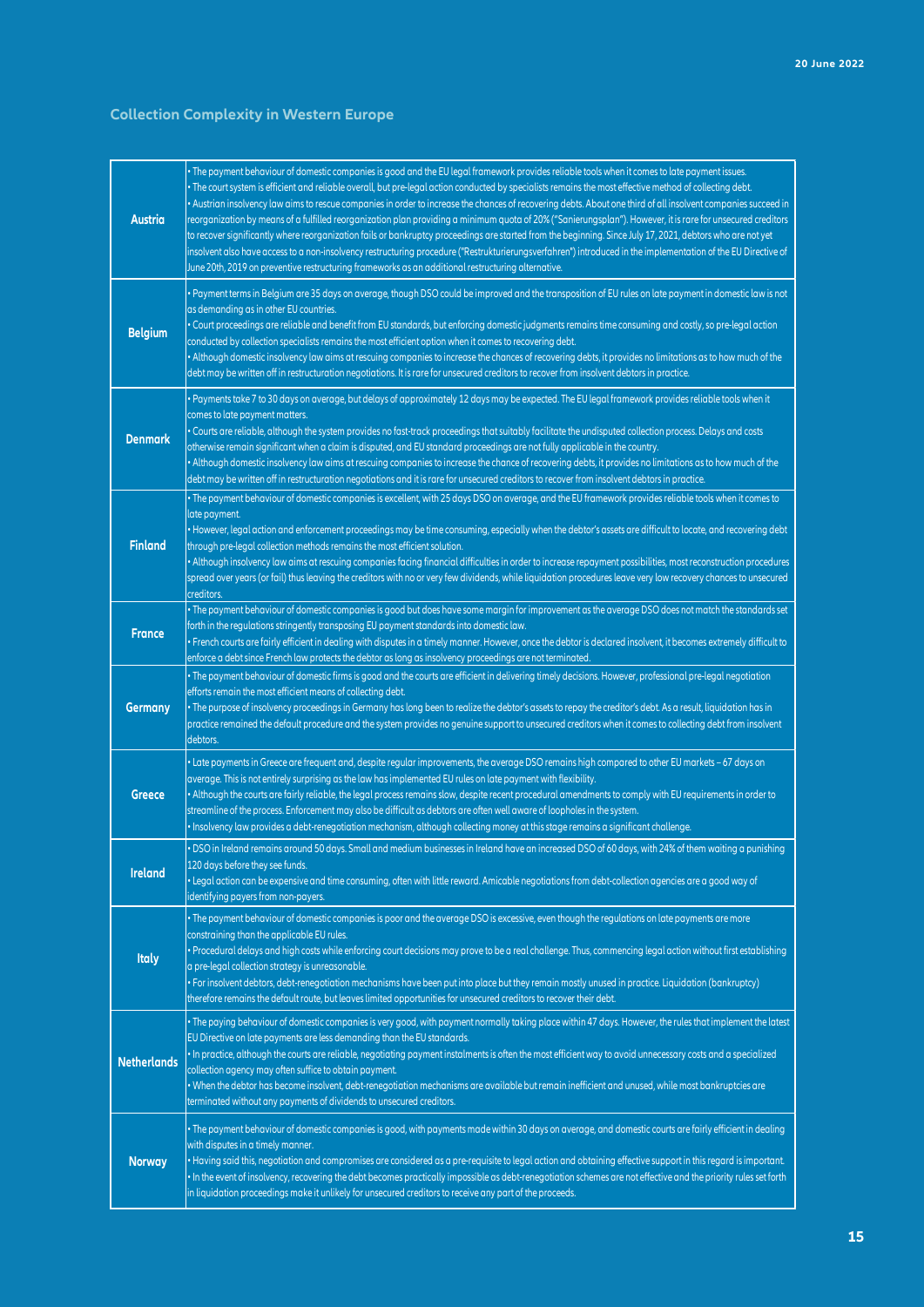### **Collection Complexity in Eastern & Central Europe**

| <b>Bulgaria</b>          | . The payment behaviour of domestic companies on average takes place over 30 days up from invoicing (differences among sectors) but does not usually<br>exceed 40 days. Roughly 25% of invoices are not paid in line with the payments terms. The vast majority of them still successfully collected. The collection<br>market in Bulgaria is quite developed and many companies are offering collection services.<br>. Legal collection holds some specifics but in general there are no big differences from other EU countries. However, it suffers from lengthy proceedings and is<br>related to significant costs. The focus should be made for amicable collection with the help of collection companies if needed (work on a success fee basis as a<br>standard).<br>· Insolvency seems to be the less effective method for collection. It is not rare that insolvency proceedings ends with no proceeds for creditors namely unsecured<br>ones. It complies with EU standards but it is lengthy (over 3 years on average).         |
|--------------------------|--------------------------------------------------------------------------------------------------------------------------------------------------------------------------------------------------------------------------------------------------------------------------------------------------------------------------------------------------------------------------------------------------------------------------------------------------------------------------------------------------------------------------------------------------------------------------------------------------------------------------------------------------------------------------------------------------------------------------------------------------------------------------------------------------------------------------------------------------------------------------------------------------------------------------------------------------------------------------------------------------------------------------------------------|
| Czech<br><b>Republic</b> | · The payment culture of domestic companies is generally good but when it comes to settling bills some delays can be expected.<br>. The court system is complex and is criticized for a lack of transparency and independence. In addition, legal proceedings tend to be overly lengthy and costly<br>while enforcing court decisions may also be problematic.<br>. When the debtor has become insolvent, debt-renegotiation mechanisms are inefficient and liquidation is the default procedure, meaning the chances of<br>collecting the debt are extremely poor.                                                                                                                                                                                                                                                                                                                                                                                                                                                                        |
| <b>Hungary</b>           | . The conformity of domestic law with EU rules on late payment in business-to-business transactions unfortunately does not protect traders from the uncertain<br>payment behaviour of domestic companies, with the average payment term at over 35 days.<br>. When considering legal action, it is worth keeping in mind that domestic courts are known for the lengthy and costly nature of their proceedings. In fact,<br>commencing legal action in Hungary would be unreasonable in most cases and pre-legal collection efforts remain the only effective option.<br>. Although domestic insolvency law aims at rescuing companies to increase the chances of recovering debts, it provides no limitations as to how much of the<br>debt may be written off in restructuration negotiations and it is rare for unsecured creditors to recover from insolvent debtors in practice.                                                                                                                                                      |
| <b>Poland</b>            | . The payment behaviour of domestic firms slightly improved - with the average DSO at 59 days for listed companies in 2018 - amid particularly strong<br>economic growth and introduced domestic regulations on late payments being more demanding than EU standards.<br>· Legal action in Poland is more predictable than before but long, therefore formal proceedings should only commence when all amicable and pre-legal<br>collection opportunities have been exhausted.<br>• Collecting debt from insolvent debtors is a challenging task and, although debt-renegotiation mechanisms have been set up, recovery of the entire amount<br>due in such proceedings is still rare.                                                                                                                                                                                                                                                                                                                                                     |
| Romania                  | . Although Romania's regulations on late payments are more demanding than EU rules on the matter, the paying behaviour of domestic companies remains<br>problematic.<br>· Legal proceedings are long and costly, therefore use of arbitration or a foreign European forum is worth considering since both arbitral awards and<br>decisions rendered in EU countries are fairly enforceable.<br>• Before commencing legal actions of any kind, however, it is essential to conduct thorough pre-legal action. Indeed, as time goes on, chances are that bad<br>payers will become insolvent. In such cases, recovering the debt becomes practically impossible.                                                                                                                                                                                                                                                                                                                                                                             |
| <b>Russia</b>            | . The payment behaviour of domestic firms is poor and often the businesses themselves have complex legal structures. Payment terms are not fully regulated<br>and interest on late payment is common.<br>· Courts can be fairly efficient when a debt is certain and undisputed, but legal proceedings may otherwise be complex (no default judgments, no fast track<br>proceedings above EUR 9,200 for Legal Entities and EUR 4,600 for Individual Entrepreneurs, even if the debt is certain and undisputed) and cannot be<br>avoided through Alternative Dispute Resolution methods (which is not relied upon) or through foreign courts (since Russian courts apply extremely strict<br>jurisdictional exclusivity rules).<br>· Insolvency proceedings ought to be avoided. A debt-renegotiation mechanism is indeed available, although it is unused in practice. Liquidation is therefore<br>the default procedure, but unsecured creditors would have very limited chances of recovering their debt (average 1.5% of initial debt). |
| Slovakia                 | . The payment behaviour of domestic companies is quite good. However, according to the data for 2016, companies or entrepreneurs in Slovakia pay after the<br>due date in 27% of cases.<br>. The legal system suffers from a persisting lack of trust in the rule of law, while the legal process is overly slow. Domestic debtors often use the system to delay<br>legal proceedings and enforcement attempts as much as possible.<br>· Debt-restructuring mechanisms may help collect debts, but overall recovery chances remain extremely low when legal proceedings have been delayed and<br>the debtor has become insolvent.                                                                                                                                                                                                                                                                                                                                                                                                          |
| <b>Turkey</b>            | . The payment behaviour of domestic firms has a significant margin for improvement and normal payment terms seem excessive. In fact, as a result of the<br>trend in long payment duration, the value of unpaid receivables has grown considerably in recent years.<br>· Domestic courts lack independence, the rule of law perception is moderate, and the chances of obtaining payment through legal action are lower than<br>through strong pre-legal negotiation efforts.<br>· Debt-renegotiation proceedings before the courts are not generalized and when it comes to insolvency issues, liquidation remains the default proceeding<br>even though liquidation sales rarely yield efficient results and may not be in the creditors' best interest.                                                                                                                                                                                                                                                                                  |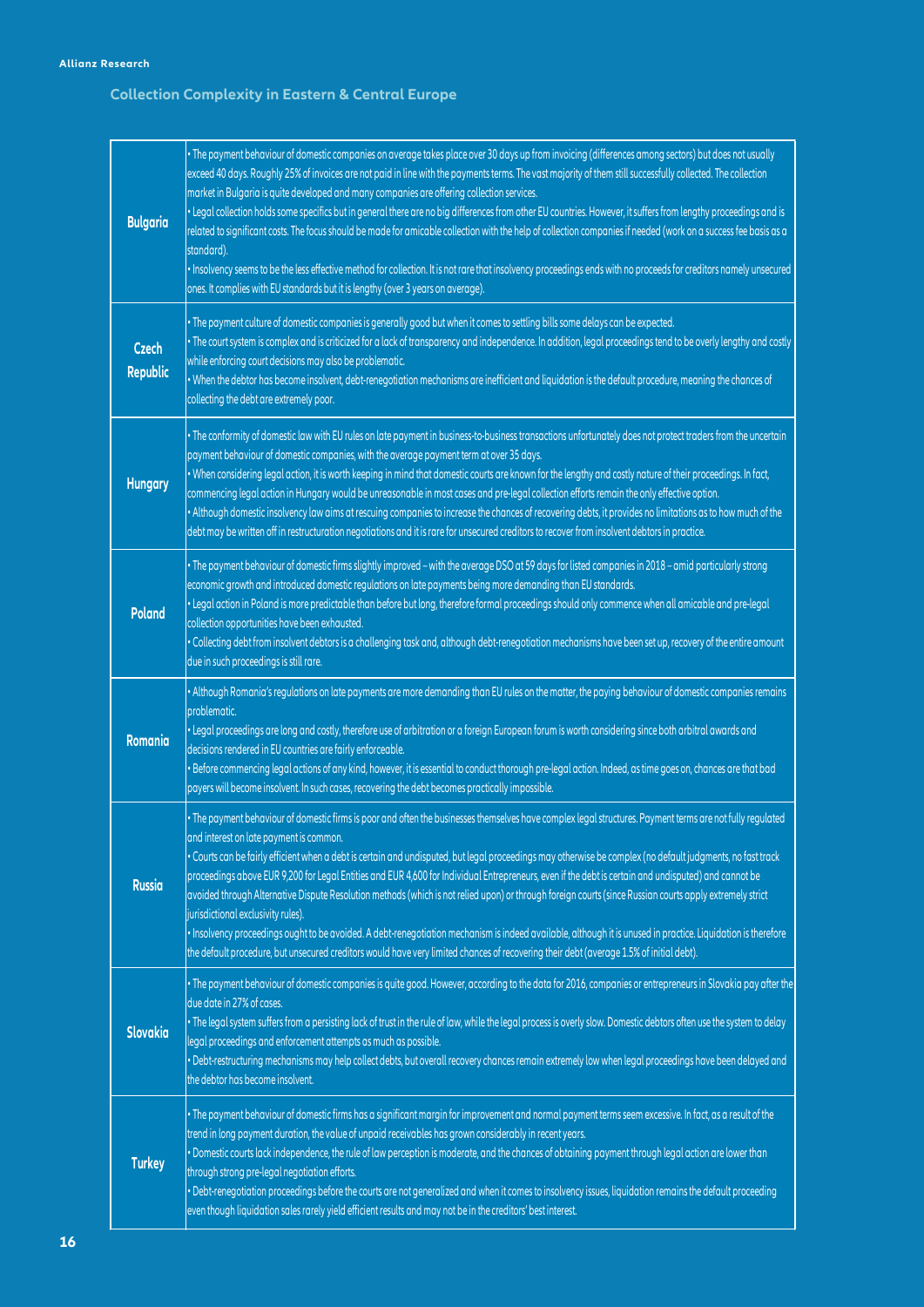### **Collection Complexity in Middle-East & Africa**

| <b>Benin</b>        | . Most of the time, few SMEs are in the position to meet their undertakings. Before closing any credit deals, it is crucial to perform due diligence, as well as<br>require collateral - namely bank guarantees - from the buyer. While a debtor may request a grace period of up to one year, late payment interest is generally<br>around 5% (as set by the Central Bank, BCEAO).<br>• Generally speaking, the courts in Benin are quite independent and transparent. However, corruption and bribery cases are frequently reported. Fast-track<br>procedures are available and new laws have been passed . The efficiency of insolvency procedures is often weakened by debtors who diminish their<br>company's assets, since these assets are considered separate from those of a natural person. The proceedings must then succeed in evidencing that the<br>insolvency is caused by the misconduct of the person, who has unjustifiably used the assets of the company, which often proves difficult. |
|---------------------|-------------------------------------------------------------------------------------------------------------------------------------------------------------------------------------------------------------------------------------------------------------------------------------------------------------------------------------------------------------------------------------------------------------------------------------------------------------------------------------------------------------------------------------------------------------------------------------------------------------------------------------------------------------------------------------------------------------------------------------------------------------------------------------------------------------------------------------------------------------------------------------------------------------------------------------------------------------------------------------------------------------|
| Cameroon            | • Payment behaviour is generally unsatisfactory, with payments being made within 60 days, despite a DSO of 30 days. Payment terms are generally to the<br>discretion of the parties, to be agreed in their contract.<br>· Financial information cannot always be relied upon, so trading history is often a better indicator of a company's viability.<br>. It is common to see companies of bad faith proceeding with insolvency in order to avoid paying their debts, as they are able to easily remove goods from the<br>company during audits to present a more difficult picture of their situation. With deep auditing and investigation, it is possible to prove that insolvency has<br>been deliberately created and adequate legal measures can be taken to pursue such deceptive insolvents.                                                                                                                                                                                                      |
| <b>Israel</b>       | • Payments in Israel normally transpire within 120 to 150 days between domestic companies, though these numbers are lower when dealing with foreign<br>companies.<br>· The Israeli legislation allows speedy proceedings and execution activities for lawsuits up to NIS 75,000 (EUR 20,000 approx.). Despite this, significant delays,<br>costs and difficulties should be expected when taking legal action, especially in cross-border disputes.<br>· Various insolvency proceedings are available, although in practice the chance of collecting debt when the debtor has become insolvent remains poor. It<br>should be noted, that on September 2019 the Insolvency and Financial Rehabilitation Law, 5778-2018 entered into force, regulating the insolvency<br>proceedings, and it may increase the success of our collection efforts, thanks to the improved rights of non-secured creditors on the expense of secured ones.                                                                       |
| <b>Morocco</b>      | • The average DSO in Morocco remains high and the payment behaviour of domestic companies is degrading, with payments taking place between 120 to<br>150 days on average.<br>• The judiciary is a multi-layered system which remains under influence and is criticized for its lack of organization, efficiency and transparency. Therefore,<br>commencing legal action would be unreasonable in most cases while enforcement judgments would be difficult. In all circumstances, entrusting collection<br>specialists with a strong knowledge of the local market remains the wiser approach.<br>· Various insolvency proceedings are available in Morocco but these remain complex, slow and mostly inefficient when it comes to collecting debt.                                                                                                                                                                                                                                                         |
| Saudi Arabia        | . As with all GCC states, late payment is common in Saudi Arabia. In practice, the law does not regulate late payment, while late payment interest is prohibited<br>and collection costs cannot be recovered from the debtor unless a specific agreement has been concluded by the parties. As a result, debtors will often try to<br>negotiate discounts in exchange for prompt payment.<br>• Local legal action is slow, costly and uncertain overall, since the courts are not bound by a system of precedent and have considerable discretion in applying<br>Shari'ah principles to specific circumstances. In addition, several weeks or months may separate each hearing and the courts hardly abide by time<br>management requirements.<br>. Insolvency laws in the Middle East are not as sophisticated as in other regions and the non-existent company rescue culture in Saudi Arabia illustrates this<br>point.                                                                                  |
| <b>Senegal</b>      | • The payment behaviour in Senegal is poor, with DSO averaging 30 days, while payments are typically made within 60 days in practice.<br>• Late payments are susceptible to interest calculated at the legal rate of interest, without prejudice to any damages that may be incurred for other reasons.<br>• The Civil Law in Senegal is inherited from the French Civil Law, which also features case law and customary law adaptations.                                                                                                                                                                                                                                                                                                                                                                                                                                                                                                                                                                   |
| <b>South Africa</b> | • Due to financial constraints, most companies pay up to 90 days compared with the average 30- and 60-day terms and conditions which are industry driven.<br>In some cases, small to medium enterprises are taking as long as 120 to 180 days to settle debts.<br>• South Africa has a court system plagued by inadequate systems, backlogs and general inertia by the clerks that serve within it. This makes the whole process<br>tedious and frustrating for the creditor and their attorney. Unfortunately, this is very often used to the defaulter's advantage to drag matters out for as long as<br>possible.<br>. All insolvent estates are administered under the control of the Master of the High Court. The liquidation procedures in South Africa are protracted and tedious<br>and they rarely yield any worthwhile dividends. The cost, on the other hand, is relatively low unless an attorney has been involved in the collection prior to the<br>liquidation.                             |
| <b>Togo</b>         | • Though the payment terms usually state 30 days, these are never respected and, in practice, payments occur within 60 to 90 days.<br>• The Civil Law is inherited from the French Civil Law, thus the Civil Code is still the French Code. However, features arising from case law and customary law<br>(rules derived from local customs) have led to some adaptation of the original law.<br>• The law does not provide for out-of-court proceedings, though there are two procedures for debt restructuring which are available to creditors.                                                                                                                                                                                                                                                                                                                                                                                                                                                           |
| <b>UAE</b>          | • While the payment behavior of large domestic companies is generally good, dealing with small and medium size businesses may represent a significant risk<br>of non-payment. Since insolvent debtors may be sentenced to a prison term, their tendency to disappear when things go wrong is significant.<br>• The legal framework is complex and the courts tend to lack independence and reliability, while procedural delays and costs may be prohibitive.<br>· Insolvency law does not provide much support when it comes to debt recovery: a debt-renegotiation mechanism has been put in place, though in practice it<br>remains largely untested, allowing liquidation to prevail, thus leaving no chance of recovery for the creditors.                                                                                                                                                                                                                                                             |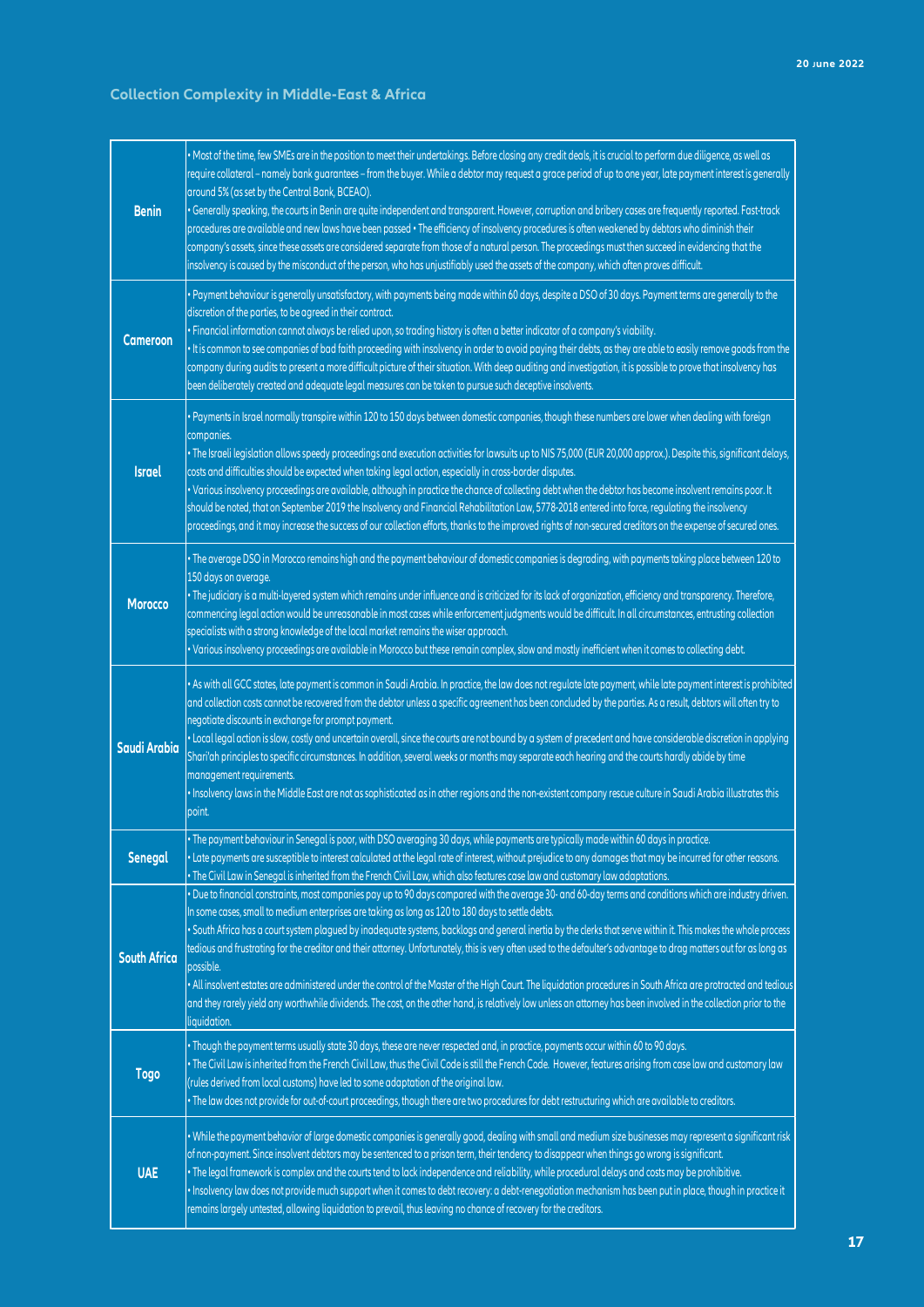### **Appendix: Methodology**

The Allianz Trade Collection Complexity score is a measure of the level of complexity relating to international debt-collection procedures within each given country from 0 (least complex) to 100 (most complex). The score combines expert judgment by Allianz Trade' Collection specialists worldwide and over 40 objective indicators relating to three areas:

- Local payment practices: The local payment habits and regulatory framework overseeing payments. Based on the availability of financial information, payment methods, payment terms, days sales outstanding (DSO) figures, local payment behavior and the legal framework relating to late payment interest and collection costs;

- Local court proceedings: The complexity and efficiency of court proceedings - measure of the regulatory environment, chances of success, fast-track proceedings, default judgments, the formal legal action process, ownership protection, alternative dispute;

- Local insolvency proceedings: The existence of effective insolvency proceedings - taking into account insolvency proceedings, priority rules and cancellation of prior transactions.

To simplify cross-country comparisons, the score is split into a four-modality rating system: Notable (score below 40), High (score between 40 and 50), Very High (50 to 60) and Severe (above 60).

The first edition, covering 44 countries, was released in December 2014. The second edition was released in 2018 ([International debt collection: The worst and best places to collect your debts\)](https://www.allianz-trade.com/en_global/news-insights/economic-insights/debt-collection-complexity.html) and added six emerging countries to the panel (Benin, Cameroon, Kazakhstan, Senegal, South Africa and Togo). In this third edition, we added Bulgaria but excluded Kazakhstan and Russia due to the uncertainties and instabilities of the business environment following the war in Ukraine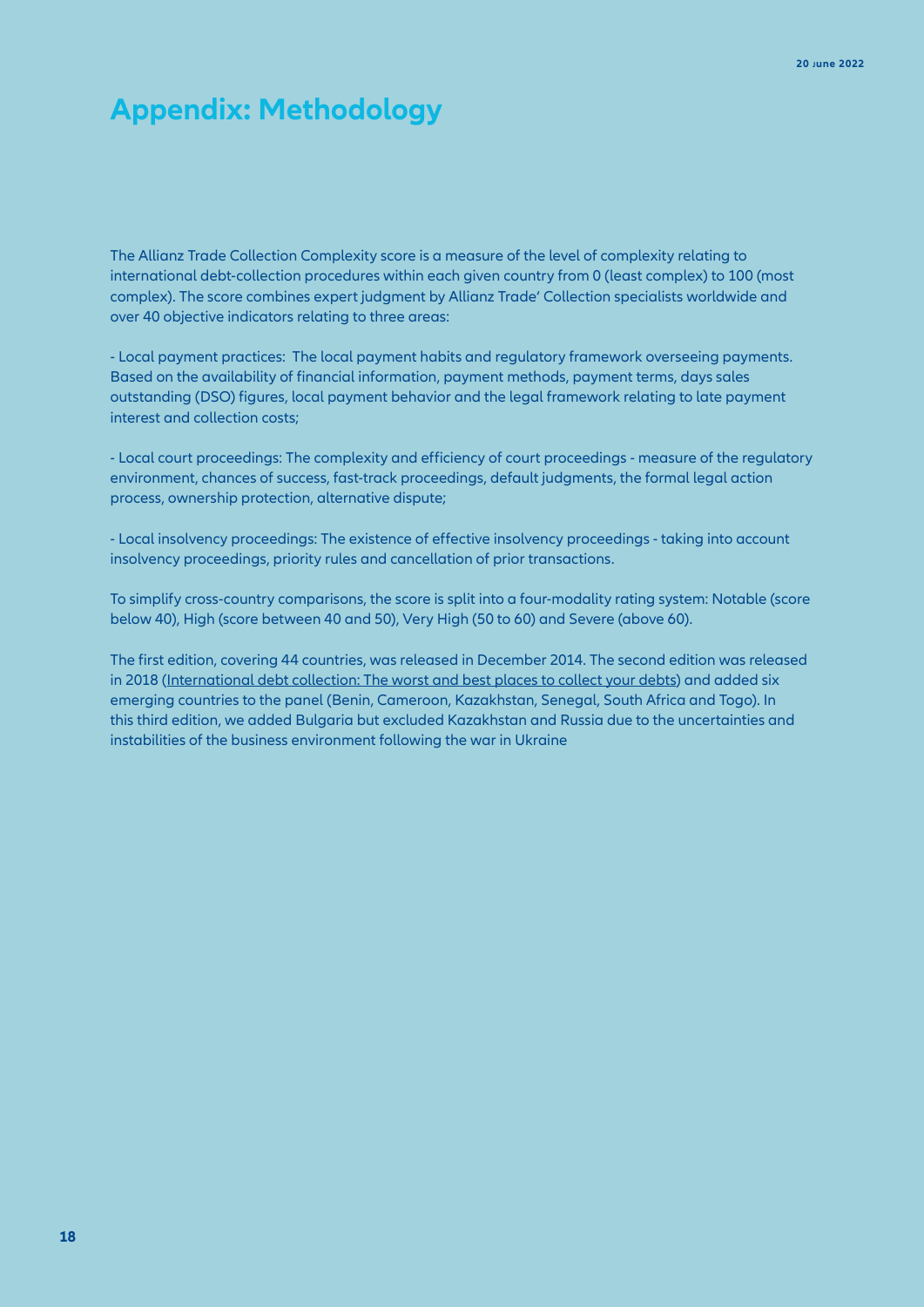# **Duran** team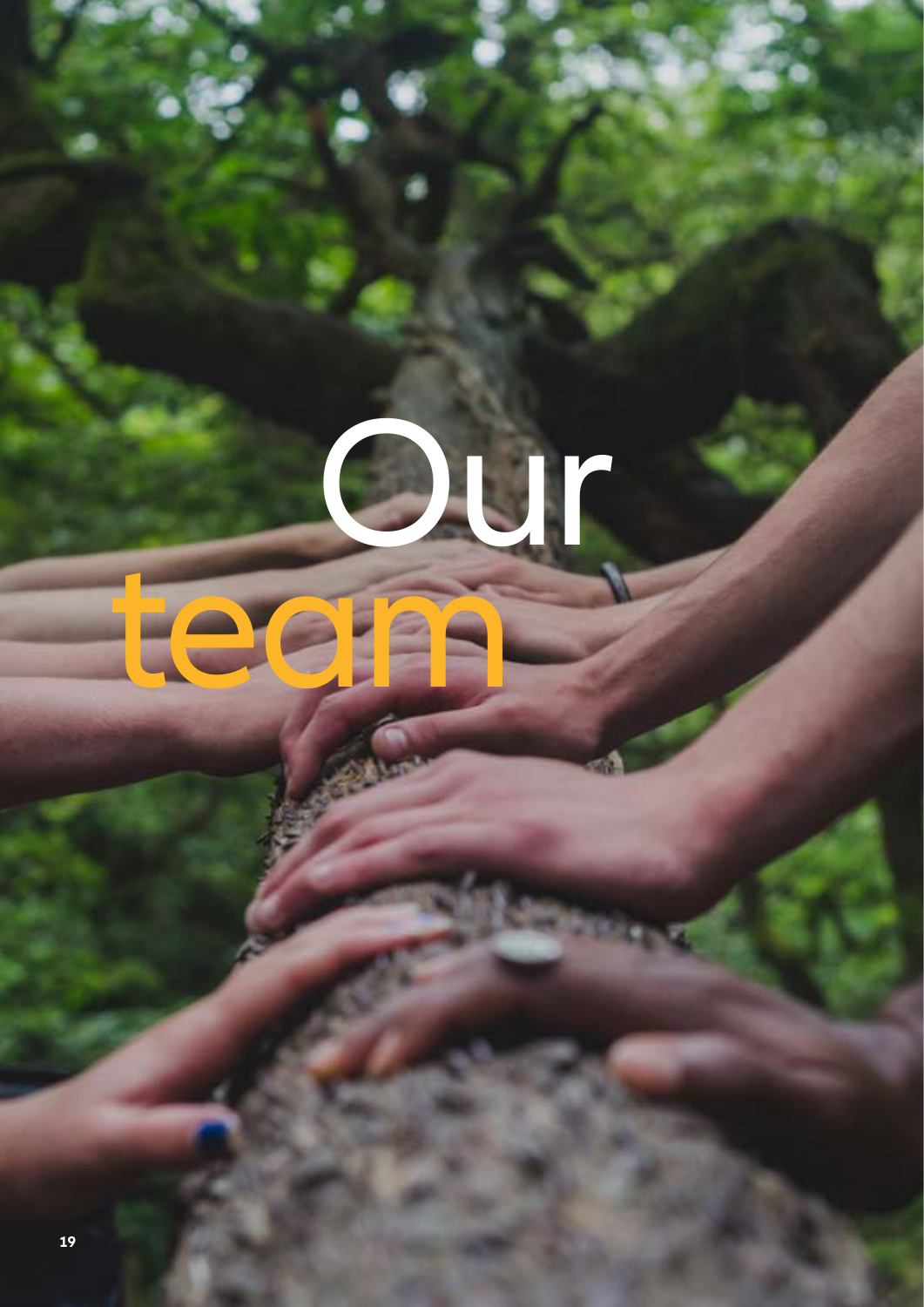### **Chief Economist Allianz SE**



Ludovic Subran [ludovic.subran@allianz.com](mailto:ludovic.subran%40allianz.com?subject=)

### **Macroeconomic Research**



Françoise Huang Senior Economist for Asia Pacific [francoise.huang@allianz-trade.com](mailto:francoise.huang%40allianz-trade.com?subject=)



Manfred Stamer Emerging Europe [manfred.stamer@allianz-trade.com](mailto:manfred.stamer%40allianz-trade.com?subject=)

### **Head of Economic Research Allianz Trade**



Ana Boata [ana.boata@allianz-trade.com](mailto:ana.boata%40allianz-trade.com?subject=)

Katharina Utermöhl Senior Economist for Europe [katharina.utermoehl@allianz.com](mailto:katharina.utermoehl%40allianz.com?subject=)

Maxime Darmet-Cucchiarini Senior Economist for US and France [maxime.darmet@allianz-trade.com](mailto:maxime.darmet%40allianz-trade.com?subject=)

### **Head of Macro and Capital Markets Research Allianz SE**



Andreas Jobst [andreas.jobst@allianz.com](mailto:andreas.jobst%40allianz.com?subject=)

Roberta Fortes Economist for Ibero-Latin America [roberta.fortes@allianz-trade.com](mailto:roberta.fortes%40allianz-trade.com?subject=)



**Allianz SE**

Arne Holzhausen [arne.holzhausen@allianz.com](mailto:arne.holzhausen%40allianz.com?subject=)

**and Trends Research**

**CONTENT Head of Insurance, Wealth** 



Maddalena Martini Economist for Italy & Greece maddalena.martini[@allianz.com](mailto:mailto:maddalena.martini%40allianz.com?subject=)





Senior Economist for Middle East and



Maxime Lemerle Lead Analyst for Insolvency Research [maxime.lemrle@allianz-trade.com](mailto:maxime.lemrle%40allianz-trade.com?subject=)



Aurélien Duthoit Senior Sector Advisor [aurelien.duthoit@allianz-trade.com](mailto:aurelien.duthoit%40allianz-trade.com?subject=)



Maria Latorre Sector Advisor maria.latorr[e@allianz-trade.com](mailto:maria.latorre%40allianz-trade.com?subject=)

### **Capital Markets Research**



Ano Kuhanathan

Head of Corporate Research [ano.kuhanathan@allianz-trade.com](mailto:ano.kuhanathan%40allianz-trade.com?subject=)

Eric Barthalon Head of Capital Markets Research [eric.barthalon@allianz.com](mailto:eric.barthalon%40allianz.com?subject=)



Jordi Basco-Carrera Senior Investment Expert [jordi.basco-carrera@](mailto:jordi.basco-carrera%40allianz.com?subject=)allianz.com



Patrick Krizan Senior Economist , Fixed Income

[patrick.krizan@allianz.com](mailto:patrick.krizan%40allianz.com?subject=)



Pablo Espinosa Uriel Capital Market Research Analyst [pablo.espinosa-uriel@allianz.com](mailto:pablo.espinosa-uriel%40allianz.com?subject=)

### **Insurance, Wealth and Trends Research**



Michaela Grimm Senior Expert demographics [michaela.grimm@allianz.com](mailto:michaela.grimm%40allianz.com?subject=)



Patricia Pelayo-Romero Expert Insurance [patricia.pelayo-romero@allianz.com](mailto:patricia.pelayo-romero%40allianz.com?subject=)



Kathrin Stoffel Expert Wealth kathrin.stoffel[@allianz.com](mailto:kathrin.stoffel%40allianz.com?subject=)





Markus Zimmer Senior Expert ESG [markus.zimmer@allianz.com](mailto:markus.zimmer%40allianz.com?subject=)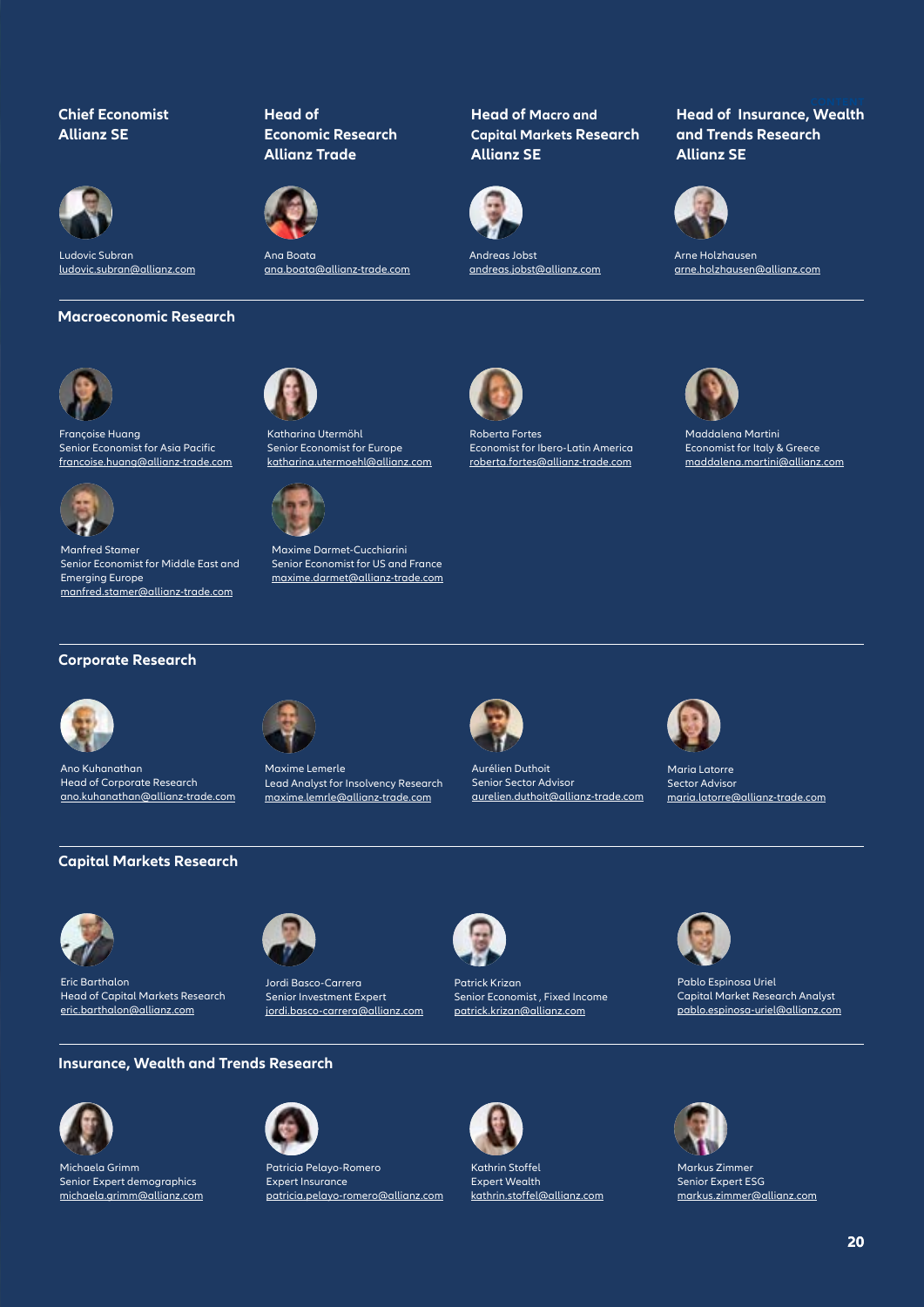## Recent Publications

**15/06/2022** | [A trade recession before a mild Chinese reopening?](https://www.allianz.com/en/economic_research/publications/specials_fmo/china-trade-recession.html) **14/06/2022** | [Eleven countries at high risk of a food crisis](https://www.allianz.com/en/economic_research/publications/specials_fmo/war-food-crisis.html) **10/06/2022** | [Can the European consumer hold on?](https://www.allianz.com/en/economic_research/publications/specials_fmo/consumer-europe-inflation.html) **08/06/2022** | [ECB: Hike while you can!](https://www.allianz.com/en/economic_research/publications/specials_fmo/ecb-rate-hike.html) **02/06/2022** [|](https://www.allianz.com/en/economic_research/publications/specials_fmo/2022_02_17_WealthMiddleClass.html) [The great green renovation: the buildings sector transition pathway](https://www.allianz.com/en/economic_research/publications/specials_fmo/buildings-sector-transition.html) **30/05/2022** [|](https://www.allianz.com/en/economic_research/publications/specials_fmo/food-prices-inflation.html) [Rallying ruble and the weaponization of finance](https://www.allianz.com/en/economic_research/publications/specials_fmo/russia-finance-ruble.html) **23/05/2022** | [European food inflation: and the loser is the consumer](https://www.allianz.com/en/economic_research/publications/specials_fmo/food-prices-inflation.html) **18/05/2022** | [Global Insolvency Report: Growing risks and uneven state support](https://www.allianz.com/en/economic_research/publications/specials_fmo/allianz-trade-insolvency-report.html) **16/05/2022** | [TGIF? Allianz survey on job attitudes](https://www.allianz.com/en/economic_research/publications/specials_fmo/allianz-job-attitudes-survey.html) **11/05/2022** | [Who should be afraid of a stop in Russian energy supply?](https://www.allianz.com/en/economic_research/publications/specials_fmo/crisis-russia-energy-supply.html) **10/05/2022** | [US and European EV outlook: Driving the energy transition](https://www.allianz.com/en/economic_research/publications/specials_fmo/2022_5_10_US_EU_EV-Outlook.html) **04/05/2022** | [Eurozone inflation: How bad can it get?](https://www.allianz.com/en/economic_research/publications/specials_fmo/2022_5_04_EurozoneInflation.html) **02/05/2022** | [Germany's Easter package: Great green intentions](https://www.allianz.com/en/economic_research/publications/specials_fmo/2022_5_02_Germany_Economy.html) **28/04/2022** | [France: Turn the music off to hear the bells tolling](https://www.allianz.com/en/economic_research/publications/specials_fmo/2022_4_28_French_Elections.html) **26/04/2022** | [Forget earnings yield, embrace "expected" capital gains?](https://www.allianz.com/en/economic_research/publications/specials_fmo/2022_4_26_EquityValuation.html) **21/04/2022** | [Allianz Trade Global Survey 2022](https://www.allianz.com/en/economic_research/publications/specials_fmo/2022_4_12_global_trade.html) **21/04/2022** | [Corporate credit: straddle or struggle?](https://www.allianz.com/en/economic_research/publications/specials_fmo/2022_4_21_CorporateCredit.html) **20/04/2022** | [The cost of the zero-Covid policy for China and the world](https://www.allianz.com/en/economic_research/publications/specials_fmo/2022_4_20_China_zero-Covid.html) **13/04/2022** | [200bps more - Will the Fed hike the economy into recession?](https://www.allianz.com/en/economic_research/publications/specials_fmo/2022_4_13_Fedhike_economy.html) **08/04/2022** | [Emerging market sovereigns: turbulent times ahead?](https://www.allianz.com/en/economic_research/publications/specials_fmo/2022_4_08_emerging-markets.html) **06/04/2022** | [French presidential elections: "Don't panique!"](https://www.allianz.com/en/economic_research/publications/specials_fmo/2022_4_06_France_Elections_part2.html) **01/04/2022** | [How green is the French Presidential Campaign?](https://www.allianz.com/en/economic_research/publications/specials_fmo/2022_4_01_France_Elections.html) **30/03/2022** | [Is fashion retail falling out of fashion?](https://www.allianz.com/en/economic_research/publications/specials_fmo/2022_3_30_Europe_FashionRetail.html) **25/03/2022** | [Global Trade: Battling out of demand and price shocks](https://www.allianz.com/en/economic_research/publications/specials_fmo/2022_03_25_GlobalTrade.html) **25/03/2022** | [Germany: Limiting economic pain from going cold turkey on Russian gas](https://www.allianz.com/en/economic_research/publications/specials_fmo/2022_3_25_Germany_RussianGas.html) **22/03/2022** [| Russian dolls: unwrapping corporate \(commodity\) dependencies](https://www.allianz.com/en/economic_research/publications/specials_fmo/2022_03_22_CorporateDependencies.html)  **18/03/2022** | [Economic Outlook: Energy, trade and financial shockwaves](https://www.allianz.com/en/economic_research/publications/specials_fmo/2022_03_18_EconomicOutlook.html) **15/03/2022** | [The \(energy\) price of war: When inflation bites US savings](https://www.allianz.com/en/economic_research/publications/specials_fmo/2022_03_15_USsavings.html) **09/03/2022** | [Not so hawkish after all: Is the ECB past the peak or just on pause?](https://www.allianz.com/en/economic_research/publications/specials_fmo/2022_03_09_ECB.html) **08/03/2022** | [#IWD2022: break the gender pay gap!](https://www.allianz.com/en/economic_research/publications/specials_fmo/2022_03_08_GenderPayGap.html) **04/03/2022** | [The \(energy\) price of war for European households](https://www.allianz.com/en/economic_research/publications/specials_fmo/2022_03_04_Energyinflation.html) **03/03/2022** | [Can Europe do without Russian gas?](https://www.allianz.com/en/economic_research/publications/specials_fmo/2022_03_03_EuropeRussianGas.html)  **24/02/2022** | [Russia-Ukraine crisis: Conflict escalation](https://www.allianz.com/en/economic_research/publications/specials_fmo/2022_02_24_RussiaUkraine.html) 17/02/2022 | [Is the wealth middle class shrinking?](https://www.allianz.com/en/economic_research/publications/specials_fmo/2022_02_17_WealthMiddleClass.html)

Discover all our publications on our websites: [Allianz Research](https://www.allianz.com/en/economic_research/publications.html) and [Allianz Trade Economic Research](https://www.allianz-trade.com/en_global/news-insights/economic-insights.html)